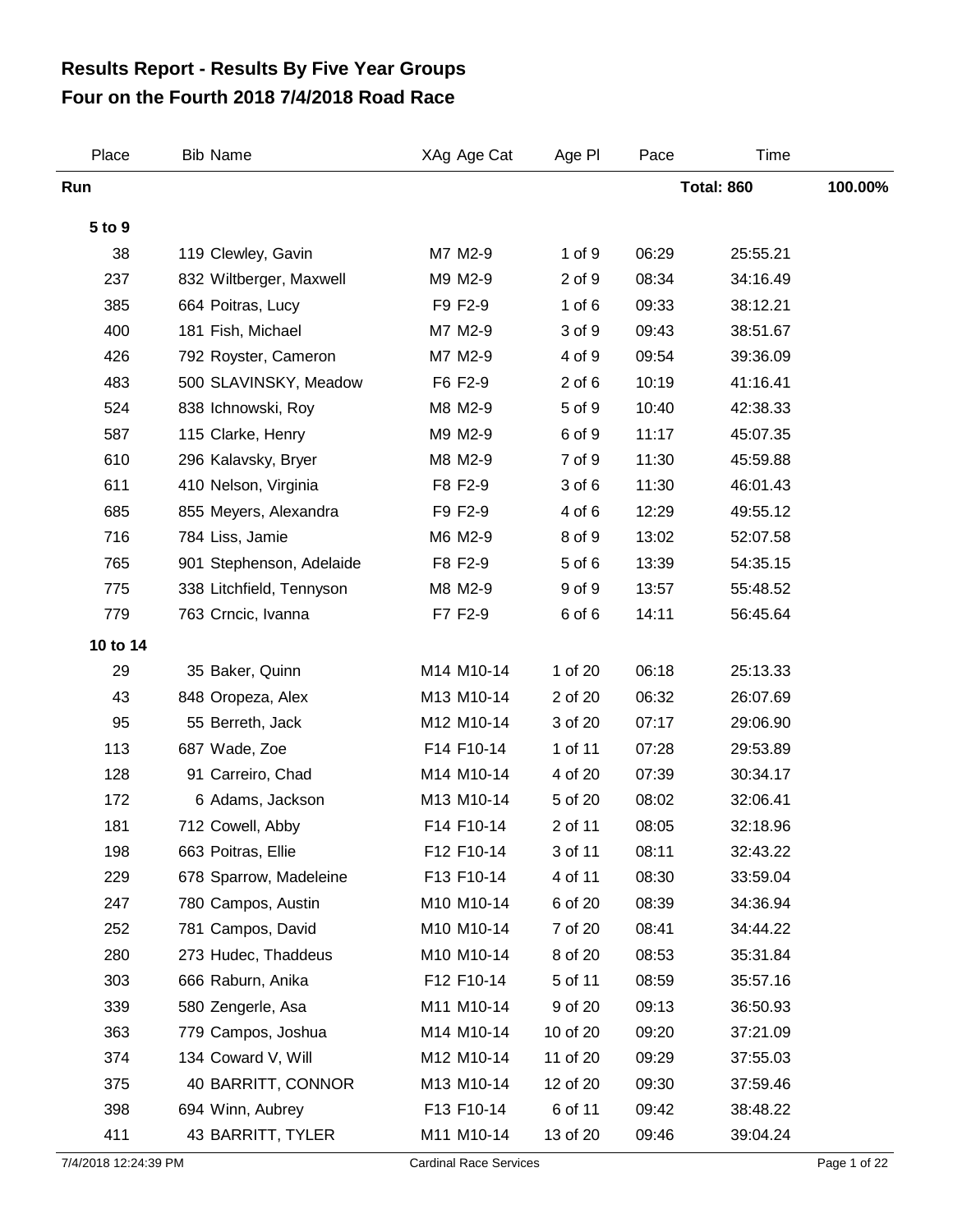| Place    | <b>Bib Name</b>         | XAg Age Cat | Age PI   | Pace  | Time     |  |
|----------|-------------------------|-------------|----------|-------|----------|--|
| 422      | 175 Finkle, Eleanor     | F12 F10-14  | 7 of 11  | 09:52 | 39:27.97 |  |
| 423      | 655 Morse, Gabriel      | M13 M10-14  | 14 of 20 | 09:53 | 39:30.01 |  |
| 459      | 804 Gambill, Holden     | M12 M10-14  | 15 of 20 | 10:06 | 40:24.56 |  |
| 477      | 215 Gordon, Will        | M13 M10-14  | 16 of 20 | 10:16 | 41:03.31 |  |
| 557      | 239 Harrison, William   | M12 M10-14  | 17 of 20 | 10:56 | 43:44.73 |  |
| 577      | 209 Goin, Sophie        | F14 F10-14  | 8 of 11  | 11:12 | 44:46.37 |  |
| 581      | 33 Baker, lan           | M11 M10-14  | 18 of 20 | 11:14 | 44:55.88 |  |
| 592      | 642 Law, Aidan          | M12 M10-14  | 19 of 20 | 11:18 | 45:11.76 |  |
| 605      | 643 Law, Melanie        | F12 F10-14  | 9 of 11  | 11:25 | 45:40.78 |  |
| 628      | 635 Kam, Beau           | M13 M10-14  | 20 of 20 | 11:38 | 46:32.03 |  |
| 652      | 164 Erlien, Elliana     | F10 F10-14  | 10 of 11 | 12:08 | 48:30.83 |  |
| 786      | 16 Alexander, Megan     | F12 F10-14  | 11 of 11 | 14:23 | 57:30.12 |  |
| 15 to 19 |                         |             |          |       |          |  |
| 10       | 718 Dunston, Tyler      | M16 M15-19  | 1 of 23  | 05:43 | 22:51.64 |  |
| 12       | 211 Goldman, Ethan      | m18 M15-19  | 2 of 23  | 05:47 | 23:06.29 |  |
| 13       | 882 Kearsley, Ben       | M18 M15-19  | 3 of 23  | 05:47 | 23:07.33 |  |
| 17       | 179 Fiorito Jr, Agustin | M18 M15-19  | 4 of 23  | 06:00 | 24:00.42 |  |
| 20       | 652 Meyer, Quinton      | M19 M15-19  | 5 of 23  | 06:02 | 24:06.74 |  |
| 21       | 695 Winn, Micah         | M16 M15-19  | 6 of 23  | 06:04 | 24:15.00 |  |
| 26       | 170 Farrell, Irish      | M15 M15-19  | 7 of 23  | 06:12 | 24:48.32 |  |
| 28       | 567 Winn, Jackson       | M18 M15-19  | 8 of 23  | 06:18 | 25:12.10 |  |
| 55       | 585 Althouse, Owen      | M16 M15-19  | 9 of 23  | 06:49 | 27:16.16 |  |
| 90       | 154 DeMasi, Nicholas    | M15 M15-19  | 10 of 23 | 07:14 | 28:56.84 |  |
| 115      | 800 Meyer, Truman       | M16 M15-19  | 11 of 23 | 07:30 | 29:58.56 |  |
| 116      | 389 Min, Nicholas       | M15 M15-19  | 12 of 23 | 07:30 | 29:59.41 |  |
| 140      | 178 Fiorito, Teresa     | F15 F15-19  | 1 of 9   | 07:45 | 30:59.00 |  |
| 141      | 615 Dod, Benjamin       | M18 M15-19  | 13 of 23 | 07:45 | 30:59.49 |  |
| 162      | 669 Ramsden, Madeline   | F15 F15-19  | 2 of 9   | 07:52 | 31:29.66 |  |
| 175      | 819 Cotton, Michael     | M16 M15-19  | 14 of 23 | 08:02 | 32:09.28 |  |
| 195      | 766 Kmiec, Harry        | M19 M15-19  | 15 of 23 | 08:10 | 32:39.70 |  |
| 200      | 144 Davis, Calvin       | M16 M15-19  | 16 of 23 | 08:11 | 32:45.17 |  |
| 228      | 315 Knowles, James      | M15 M15-19  | 17 of 23 | 08:30 | 33:58.90 |  |
| 243      | 350 Manturuk, Elizabeth | F18 F15-19  | 3 of 9   | 08:37 | 34:29.73 |  |
| 257      | 376 McPherson, Meghan   | F15 F15-19  | 4 of 9   | 08:43 | 34:51.35 |  |
| 263      | 426 Passaro, Annie      | F17 F15-19  | 5 of 9   | 08:46 | 35:02.61 |  |
| 268      | 159 Dye, Nathan         | M17 M15-19  | 18 of 23 | 08:47 | 35:09.60 |  |
| 326      | 323 Lauzier, Francis    | M18 M15-19  | 19 of 23 | 09:07 | 36:29.06 |  |
| 365      | 738 Murphy, Caroline    | F19 F15-19  | 6 of 9   | 09:21 | 37:23.99 |  |
| 410      | 300 kauftheil, ari      | m15 M15-19  | 20 of 23 | 09:45 | 39:01.85 |  |
| 511      | 612 Dempsey, Alice      | F19 F15-19  | 7 of 9   | 10:32 | 42:07.58 |  |
| 582      | 776 Smith, Christopher  | M17 M15-19  | 21 of 23 | 11:14 | 44:57.25 |  |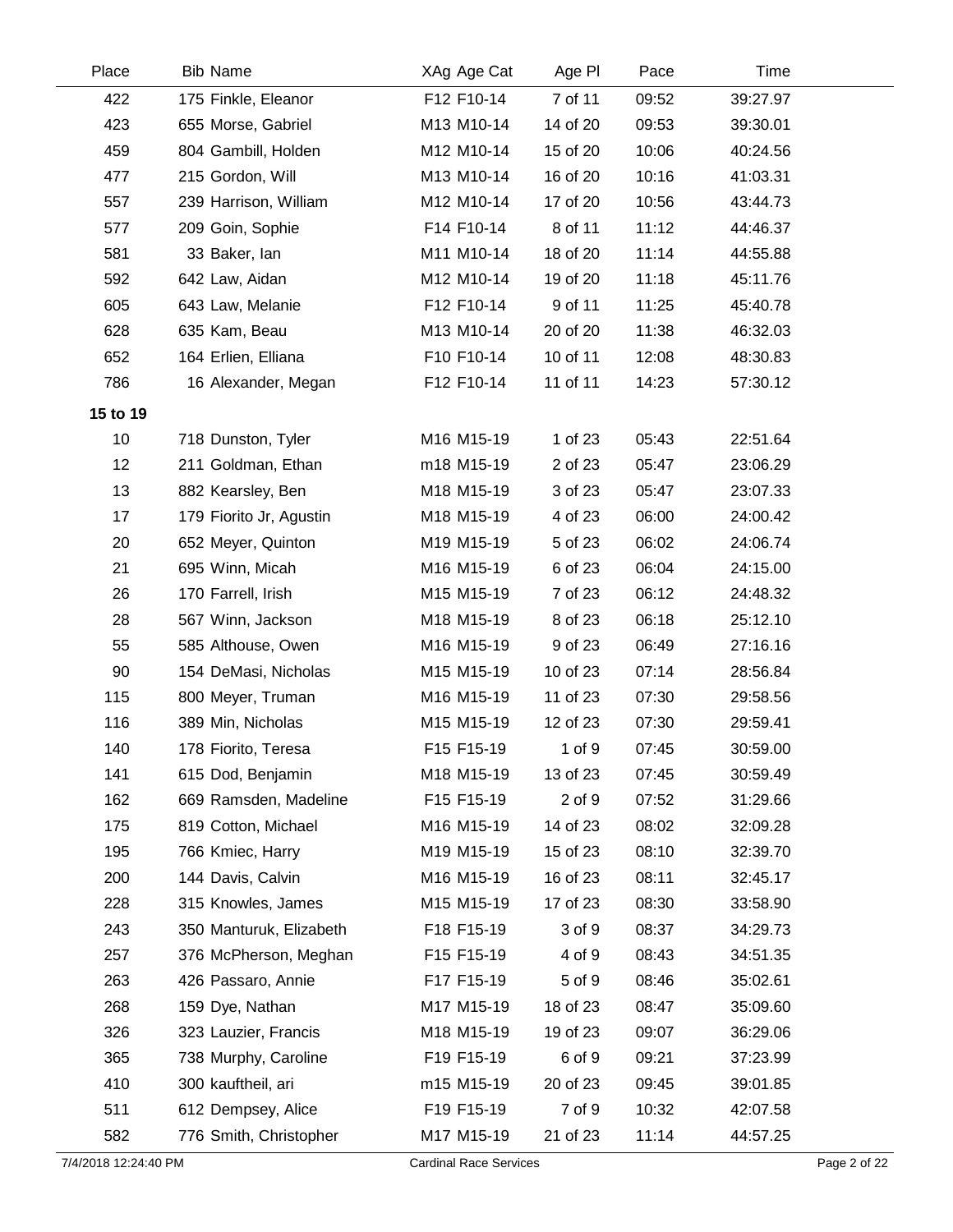| Place          | <b>Bib Name</b>             | XAg Age Cat | Age PI   | Pace  | Time     |  |
|----------------|-----------------------------|-------------|----------|-------|----------|--|
| 589            | 856 Lucas, Kiran            | F16 F15-19  | 8 of 9   | 11:17 | 45:08.53 |  |
| 681            | 12 Alexander, Ben           | M17 M15-19  | 22 of 23 | 12:26 | 49:45.50 |  |
| 747            | 595 Brown, Tymon            | M18 M15-19  | 23 of 23 | 13:22 | 53:29.48 |  |
| 792            | 693 White, Emma             | F18 F15-19  | 9 of 9   | 14:34 | 58:14.91 |  |
| 20 to 24       |                             |             |          |       |          |  |
| 6              | 71 Boyle, Joseph            | M21 M20-24  | 1 of 12  | 05:35 | 22:20.99 |  |
| 15             | 670 Reifman-Packett, Andrew | M24 M20-24  | 2 of 12  | 05:57 | 23:46.96 |  |
| 16             | 771 Astrike-Davis, Emma     | F22 F20-24  | 1 of 16  | 05:58 | 23:53.63 |  |
| 30             | 589 Ayers, Blake            | M21 M20-24  | 3 of 12  | 06:20 | 25:21.99 |  |
| 33             | 798 Meyer, Greyson          | M22 M20-24  | 4 of 12  | 06:24 | 25:34.73 |  |
| 59             | 764 Richardson, Natalie     | F20 F20-24  | 2 of 16  | 06:51 | 27:23.71 |  |
| 66             | 322 LAUZIER, DAVID          | M20 M20-24  | 5 of 12  | 06:56 | 27:44.15 |  |
| 102            | 706 Cardoso, Brenda         | F23 F20-24  | 3 of 16  | 07:21 | 29:25.52 |  |
| 161            | 714 Croxson, Conner         | F24 F20-24  | 4 of 16  | 07:52 | 31:26.24 |  |
| 221            | 592 Blanks, Jessica         | F21 F20-24  | 5 of 16  | 08:24 | 33:34.49 |  |
| 235            | 352 Manturuk, Tristan       | M20 M20-24  | 6 of 12  | 08:33 | 34:12.46 |  |
| 265            | 70 Bowen, Mimi              | F24 F20-24  | 6 of 16  | 08:47 | 35:06.26 |  |
| 300            | 742 Segovia, Fernando       | M24 M20-24  | 7 of 12  | 08:59 | 35:55.14 |  |
| 304            | 394 Montelli, Allison       | F23 F20-24  | 7 of 16  | 08:59 | 35:57.34 |  |
| 314            | 677 Shearon, Kelly          | F24 F20-24  | 8 of 16  | 09:03 | 36:13.21 |  |
| 315            | 611 Craft, Jennifer         | F21 F20-24  | 9 of 16  | 09:04 | 36:16.10 |  |
| 333            | 13 Alexander, Emily         | F20 F20-24  | 10 of 16 | 09:12 | 36:47.02 |  |
| 338            | 160 Ebeling, Carolyn        | F24 F20-24  | 11 of 16 | 09:12 | 36:48.97 |  |
| 397            | 18 Alston, Kwame            | M24 M20-24  | 8 of 12  | 09:42 | 38:46.10 |  |
| 452            | 521 Sykes, Sam              | M24 M20-24  | 9 of 12  | 10:04 | 40:14.52 |  |
| 527            | 59 Bezdek, Kylie            | F24 F20-24  | 12 of 16 | 10:41 | 42:43.06 |  |
| 568            | 335 Lippy, Matthew          | M22 M20-24  | 10 of 12 | 11:05 | 44:21.01 |  |
| 623            | 414 Nugent, Miles           | M22 M20-24  | 11 of 12 | 11:35 | 46:20.18 |  |
| 694            | 654 Mizelle, Cecelia        | F20 F20-24  | 13 of 16 | 12:34 | 50:14.75 |  |
| 720            | 818 Cotton, Matthew         | M22 M20-24  | 12 of 12 | 13:03 | 52:13.37 |  |
| 759            | 267 Horn, Kaira             | F20 F20-24  | 14 of 16 | 13:36 | 54:22.22 |  |
| 788            | 346 Malkin, Rebekah         | F24 F20-24  | 15 of 16 | 14:28 | 57:53.02 |  |
| 801            | 21 Apperson, Emily          | F24 F20-24  | 16 of 16 | 14:46 | 59:02.72 |  |
| 25 to 29       |                             |             |          |       |          |  |
| 1              | 447 Proctor, Seth           | M26 M25-29  | 1 of 29  | 05:17 | 21:07.69 |  |
| $\overline{c}$ | 60 Bezdek, Sean             | M25 M25-29  | 2 of 29  | 05:17 | 21:07.86 |  |
| 3              | 53 Belson, Connor           | M25 M25-29  | 3 of 29  | 05:27 | 21:49.49 |  |
| 4              | 24 arend, rob               | m25 M25-29  | 4 of 29  | 05:29 | 21:54.93 |  |
| 11             | 823 Cleland, George         | M25 M25-29  | 5 of 29  | 05:46 | 23:02.75 |  |
| 19             | 262 Hogan, Michael          | M29 M25-29  | 6 of 29  | 06:01 | 24:04.67 |  |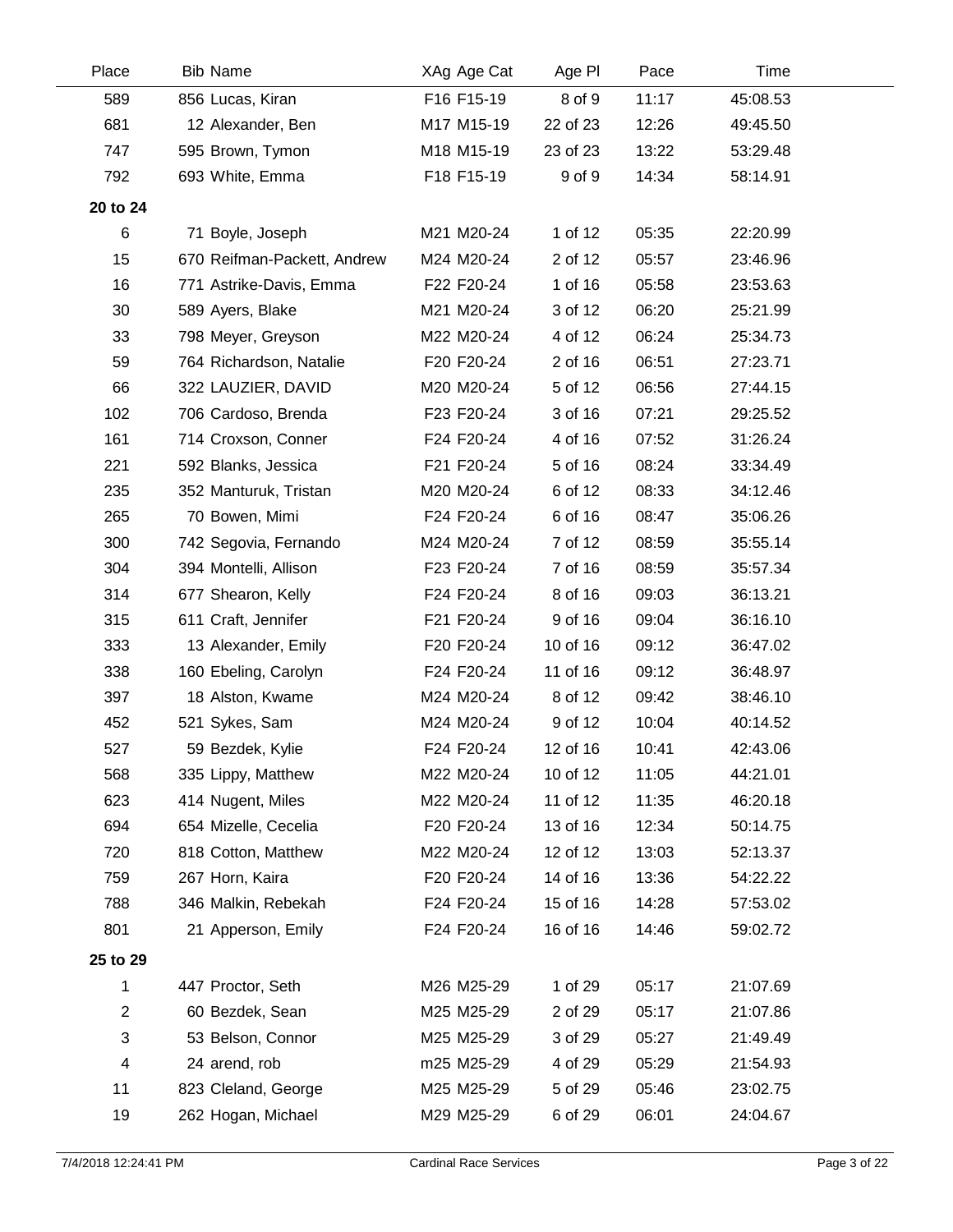| Place | <b>Bib Name</b>          | XAg Age Cat | Age PI   | Pace  | Time     |  |
|-------|--------------------------|-------------|----------|-------|----------|--|
| 22    | 735 Minor, Joshua        | M29 M25-29  | 7 of 29  | 06:08 | 24:30.29 |  |
| 25    | 857 Bussing, Austin      | M28 M25-29  | 8 of 29  | 06:12 | 24:47.34 |  |
| 27    | 840 Tallman, Alex        | M28 M25-29  | 9 of 29  | 06:17 | 25:07.98 |  |
| 35    | 88 Campbell, Catherine   | F28 F25-29  | 1 of 68  | 06:24 | 25:37.09 |  |
| 39    | 584 Alabanza, Anginelle  | F25 F25-29  | 2 of 68  | 06:29 | 25:55.26 |  |
| 40    | 724 Grummon, Anna        | F28 F25-29  | 3 of 68  | 06:29 | 25:56.31 |  |
| 45    | 260 Hogan, Conor         | M26 M25-29  | 10 of 29 | 06:33 | 26:12.86 |  |
| 51    | 607 Cohen, Rachel        | F28 F25-29  | 4 of 68  | 06:40 | 26:40.88 |  |
| 57    | 569 Wodarski, Miranda    | F26 F25-29  | 5 of 68  | 06:50 | 27:19.12 |  |
| 63    | 526 terry, samantha      | f28 F25-29  | 6 of 68  | 06:54 | 27:35.56 |  |
| 92    | 575 Worthington, Arthur  | M27 M25-29  | 11 of 29 | 07:16 | 29:03.34 |  |
| 98    | 704 burke, caitlin       | F28 F25-29  | 7 of 68  | 07:18 | 29:10.82 |  |
| 119   | 306 Kelley, Lucas        | M27 M25-29  | 12 of 29 | 07:34 | 30:14.32 |  |
| 123   | 756 Jass, Theo           | M29 M25-29  | 13 of 29 | 07:35 | 30:19.92 |  |
| 125   | 138 Critcher, Addie      | F29 F25-29  | 8 of 68  | 07:37 | 30:26.77 |  |
| 126   | 58 Bevilacqua, Ariana    | F27 F25-29  | 9 of 68  | 07:37 | 30:29.67 |  |
| 135   | 734 McLane, Breanna      | F25 F25-29  | 10 of 68 | 07:43 | 30:50.57 |  |
| 136   | 194 Garcia, Jamie        | F26 F25-29  | 11 of 68 | 07:43 | 30:53.11 |  |
| 142   | 199 Gibson, Mary Lee     | F25 F25-29  | 12 of 68 | 07:45 | 31:00.31 |  |
| 143   | 396 Montelli, Nicholas   | M25 M25-29  | 14 of 29 | 07:45 | 31:01.00 |  |
| 167   | 650 McLane, Patrick      | M27 M25-29  | 15 of 29 | 07:58 | 31:50.69 |  |
| 179   | 873 DiFiore, Julia       | F27 F25-29  | 13 of 68 | 08:04 | 32:15.69 |  |
| 189   | 736 Minor, Katherine     | F27 F25-29  | 14 of 68 | 08:07 | 32:29.74 |  |
| 191   | 305 Kelley, Emma         | F26 F25-29  | 15 of 68 | 08:08 | 32:33.01 |  |
| 192   | 135 Cox, Jackson         | M29 M25-29  | 16 of 29 | 08:09 | 32:34.97 |  |
| 202   | 688 Wasser, Bradley      | M28 M25-29  | 17 of 29 | 08:13 | 32:50.53 |  |
| 223   | 365 McElhinney, Erica    | F25 F25-29  | 16 of 68 | 08:27 | 33:47.47 |  |
| 231   | 203 Glassbrook, Jason    | M29 M25-29  | 18 of 29 | 08:31 | 34:05.54 |  |
| 241   | 844 Council, Olivia      | F27 F25-29  | 17 of 68 | 08:36 | 34:22.83 |  |
| 251   | 512 Straub, Magdalena    | F27 F25-29  | 18 of 68 | 08:41 | 34:42.28 |  |
| 254   | 711 Cook, Nick           | M25 M25-29  | 19 of 29 | 08:42 | 34:48.33 |  |
| 260   | 621 French, Robin        | F26 F25-29  | 19 of 68 | 08:43 | 34:52.42 |  |
| 269   | 749 Zolot, Katie         | F27 F25-29  | 20 of 68 | 08:48 | 35:13.63 |  |
| 289   | 471 Salas, Carla         | F25 F25-29  | 21 of 68 | 08:55 | 35:41.66 |  |
| 299   | 558 WHALEN, krista       | F28 F25-29  | 22 of 68 | 08:59 | 35:54.65 |  |
| 301   | 731 Lawrance, Hayley     | F28 F25-29  | 23 of 68 | 08:59 | 35:55.15 |  |
| 311   | 401 Moriarty, Maggie     | F27 F25-29  | 24 of 68 | 09:02 | 36:08.69 |  |
| 313   | 660 Paolini, Christopher | M26 M25-29  | 20 of 29 | 09:03 | 36:13.00 |  |
| 318   | 434 Peterson, Nora       | F25 F25-29  | 25 of 68 | 09:05 | 36:20.14 |  |
| 344   | 72 BRECHER, Juliana      | F27 F25-29  | 26 of 68 | 09:13 | 36:53.63 |  |
| 348   | 875 Lawrence, Samuel     | M28 M25-29  | 21 of 29 | 09:15 | 37:01.61 |  |
|       |                          |             |          |       |          |  |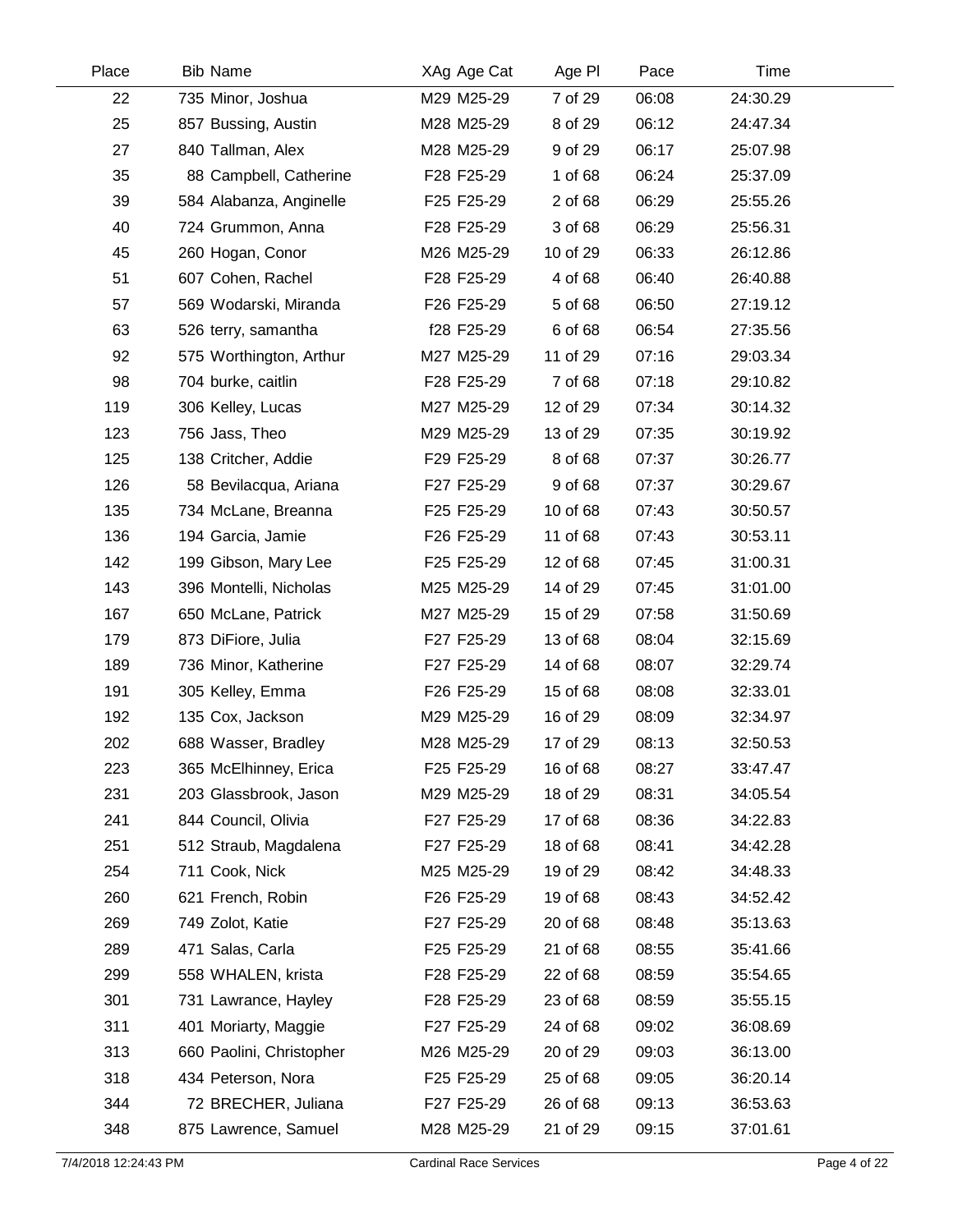| <b>Bib Name</b>              | XAg Age Cat | Age PI   | Pace  | Time     |  |
|------------------------------|-------------|----------|-------|----------|--|
| 422 Overdahl, Kirsten        | F25 F25-29  | 27 of 68 | 09:32 | 38:09.13 |  |
| 582 Zikry, Fareeda           | f25 F25-29  | 28 of 68 | 09:34 | 38:17.33 |  |
| 786 Kim, Michelle            | F26 F25-29  | 29 of 68 | 09:36 | 38:24.15 |  |
| 827 Huang, Po-Hao            | M29 M25-29  | 22 of 29 | 09:39 | 38:36.38 |  |
| 391 Mirzoyan, Katerina       | F25 F25-29  | 30 of 68 | 09:39 | 38:37.51 |  |
| 520 Sykes, Grace             | F27 F25-29  | 31 of 68 | 09:59 | 39:55.28 |  |
| 269 Howard, Janna            | F28 F25-29  | 32 of 68 | 09:59 | 39:55.35 |  |
| 732 McCue, Amelia            | F25 F25-29  | 33 of 68 | 09:59 | 39:55.60 |  |
| 826 Chao, Sherry             | F29 F25-29  | 34 of 68 | 10:03 | 40:13.44 |  |
| 746 Simmons, Rachel          | F29 F25-29  | 35 of 68 | 10:03 | 40:13.49 |  |
| 681 Sterling, Sarah          | F29 F25-29  | 36 of 68 | 10:13 | 40:50.64 |  |
| 814 Machlin, Laura           | F26 F25-29  | 37 of 68 | 10:20 | 41:19.27 |  |
| 378 Melton, Logan            | F27 F25-29  | 38 of 68 | 10:29 | 41:57.19 |  |
| 294 Jung, Jaehyuk            | M28 M25-29  | 23 of 29 | 10:30 | 41:58.66 |  |
| 142 Dagostino, Jennie        | F27 F25-29  | 39 of 68 | 10:32 | 42:09.66 |  |
| 405 Murdoch, Caitlin         | F27 F25-29  | 40 of 68 | 10:35 | 42:21.77 |  |
| 123 Coffel, Ethan            | M27 M25-29  | 24 of 29 | 10:39 | 42:37.06 |  |
| 787 Reeves, Taylor           | F26 F25-29  | 41 of 68 | 10:43 | 42:52.89 |  |
| 383 Mikhaylyants, Vadim      | M28 M25-29  | 25 of 29 | 10:45 | 42:59.44 |  |
| 509 Stiglich, Larissa        | F29 F25-29  | 42 of 68 | 10:46 | 43:04.27 |  |
| 27 Augustine, Kate           | F28 F25-29  | 43 of 68 | 10:47 | 43:08.81 |  |
| 114 Cianci, Michael          | M28 M25-29  | 26 of 29 | 10:49 | 43:15.00 |  |
| 280 Hutto, Alissa            | F28 F25-29  | 44 of 68 | 10:49 | 43:16.80 |  |
| 411 Newark, Fran             | F28 F25-29  | 45 of 68 | 10:53 | 43:33.04 |  |
| 78 Brnich, Sarah             | F28 F25-29  | 46 of 68 | 10:57 | 43:49.44 |  |
| 370 McKay, Allison           | F27 F25-29  | 47 of 68 | 11:14 | 44:55.12 |  |
| 431 Perfect, Chelsea         | F28 F25-29  | 48 of 68 | 11:16 | 45:04.72 |  |
| 270 Howard, Kristen          | F28 F25-29  | 49 of 68 | 11:19 | 45:14.41 |  |
| 124 Cole, Emmie              | F27 F25-29  | 50 of 68 | 11:25 | 45:38.02 |  |
| 445 Priest, Sarah            | F25 F25-29  | 51 of 68 | 11:51 | 47:22.91 |  |
| 689 Wasser, Kelsey           | F28 F25-29  | 52 of 68 | 12:10 | 48:40.00 |  |
| 187 Frosina, Alexandra       | F26 F25-29  | 53 of 68 | 12:13 | 48:51.76 |  |
| 432 Perrine, Brian           | M26 M25-29  | 27 of 29 | 12:13 | 48:52.54 |  |
| 201 Giffin, Zac              | M27 M25-29  | 28 of 29 | 12:23 | 49:32.87 |  |
| 833 Partner, Kelly           | F29 F25-29  | 54 of 68 | 12:23 | 49:33.14 |  |
| 903 Jenkins, Keenan          | M27 M25-29  | 29 of 29 | 12:24 | 49:37.68 |  |
| 895 Ginocchio, Jessica       | F29 F25-29  | 55 of 68 | 12:31 | 50:02.15 |  |
| 36 Bakthavatchalam, Devikala | F28 F25-29  | 56 of 68 | 12:33 | 50:13.59 |  |
| 155 Der, Caitlin             | F29 F25-29  | 57 of 68 | 12:49 | 51:15.18 |  |
| 107 Chikofsky, Janet         | F27 F25-29  | 58 of 68 | 12:49 | 51:15.39 |  |
| 532 Torres, Andrea           | F27 F25-29  | 59 of 68 | 13:03 | 52:12.03 |  |
|                              |             |          |       |          |  |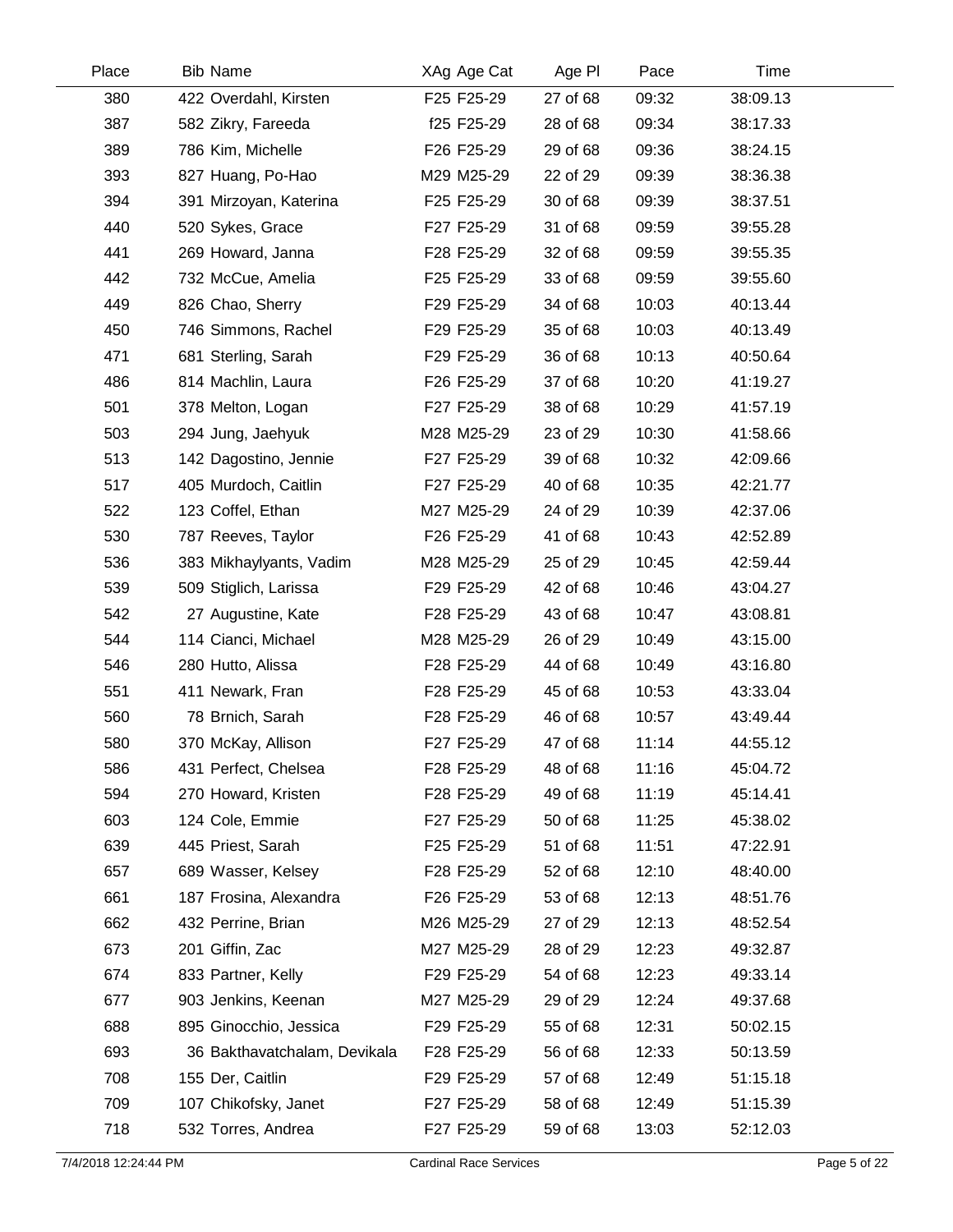| Place          | <b>Bib Name</b>         | XAg Age Cat | Age PI   | Pace  | Time        |  |
|----------------|-------------------------|-------------|----------|-------|-------------|--|
| 724            | 206 Glen, Christina     | F28 F25-29  | 60 of 68 | 13:04 | 52:17.98    |  |
| 730            | 572 Woodward, Kerri     | F27 F25-29  | 61 of 68 | 13:07 | 52:28.26    |  |
| 737            | 20 Andruejol, Eva-marie | F29 F25-29  | 62 of 68 | 13:12 | 52:46.75    |  |
| 749            | 407 Nagy, Gaby          | F29 F25-29  | 63 of 68 | 13:27 | 53:46.15    |  |
| 761            | 284 Jankoviak, Jeanette | F29 F25-29  | 64 of 68 | 13:36 | 54:25.05    |  |
| 799            | 153 DeMasi, Natalie     | F27 F25-29  | 65 of 68 | 14:42 | 58:49.52    |  |
| 804            | 561 Wice, Kelly         | F27 F25-29  | 66 of 68 | 14:48 | 59:11.40    |  |
| 811            | 368 McGuire, Catherine  | F29 F25-29  | 67 of 68 | 15:05 | 01:00:19.44 |  |
| 823            | 263 Holder, Holly       | F26 F25-29  | 68 of 68 | 15:48 | 01:03:12.30 |  |
| 30 to 34       |                         |             |          |       |             |  |
| 5              | 429 Pearson, Alex       | M33 M30-34  | 1 of 42  | 05:32 | 22:08.46    |  |
| $\overline{7}$ | 820 Knight, Stephen     | M33 M30-34  | 2 of 42  | 05:36 | 22:24.25    |  |
| 23             | 657 murray, brendan     | m30 M30-34  | 3 of 42  | 06:08 | 24:33.11    |  |
| 24             | 384 Miller, Adam        | M31 M30-34  | 4 of 42  | 06:11 | 24:45.17    |  |
| 31             | 29 Ayers, Brandon       | M34 M30-34  | 5 of 42  | 06:21 | 25:23.68    |  |
| 34             | 535 travars, phil       | M32 M30-34  | 6 of 42  | 06:24 | 25:36.35    |  |
| 37             | 327 Leeper, Bradley     | M33 M30-34  | 7 of 42  | 06:29 | 25:54.73    |  |
| 52             | 313 Knepper, Wesley     | M34 M30-34  | 8 of 42  | 06:44 | 26:57.05    |  |
| 58             | 283 James, Ted          | M32 M30-34  | 9 of 42  | 06:50 | 27:20.84    |  |
| 60             | 353 Manz, Mark          | M32 M30-34  | 10 of 42 | 06:52 | 27:27.49    |  |
| 61             | 90 Carr, Robert         | M30 M30-34  | 11 of 42 | 06:53 | 27:31.65    |  |
| 65             | 841 Flowers, Stephanie  | F32 F30-34  | 1 of 62  | 06:56 | 27:44.10    |  |
| 68             | 600 Carter, Tony        | M34 M30-34  | 12 of 42 | 06:58 | 27:50.04    |  |
| 69             | 112 chu, jennifer       | f34 F30-34  | 2 of 62  | 06:58 | 27:50.57    |  |
| 70             | 598 Carico, Zach        | M30 M30-34  | 13 of 42 | 06:58 | 27:51.09    |  |
| 72             | 609 Cordova, Anna       | F33 F30-34  | 3 of 62  | 06:59 | 27:56.18    |  |
| 73             | 308 Kiley, Kevin        | M30 M30-34  | 14 of 42 | 07:00 | 28:00.97    |  |
| 82             | 773 Espenschied, Scott  | M30 M30-34  | 15 of 42 | 07:09 | 28:36.27    |  |
| 94             | 791 Drown, Matthew      | M33 M30-34  | 16 of 42 | 07:17 | 29:06.40    |  |
| 103            | 860 Michael, Blake      | M32 M30-34  | 17 of 42 | 07:24 | 29:35.34    |  |
| 104            | 213 Gordon, Max         | M31 M30-34  | 18 of 42 | 07:24 | 29:35.95    |  |
| 110            | 202 Giombi, Kristen     | F32 F30-34  | 4 of 62  | 07:26 | 29:45.61    |  |
| 112            | 673 Rowland, Andrew     | M32 M30-34  | 19 of 42 | 07:28 | 29:53.69    |  |
| 145            | 282 James, Hailey       | F32 F30-34  | 5 of 62  | 07:46 | 31:03.06    |  |
| 155            | 715 Denniston, Charliss | F31 F30-34  | 6 of 62  | 07:49 | 31:14.83    |  |
| 156            | 821 Lane, Kelli         | F30 F30-34  | 7 of 62  | 07:49 | 31:17.46    |  |
| 159            | 801 Eaddy, John         | M34 M30-34  | 20 of 42 | 07:51 | 31:24.24    |  |
| 165            | 329 Li, Sylvia          | F31 F30-34  | 8 of 62  | 07:56 | 31:42.09    |  |
| 169            | 48 Bedford, James       | M32 M30-34  | 21 of 42 | 08:01 | 32:03.52    |  |
| 174            | 523 Taus, Patrick       | M31 M30-34  | 22 of 42 | 08:02 | 32:07.25    |  |
| 196            | 754 Berger, Casey       | F30 F30-34  | 9 of 62  | 08:10 | 32:41.49    |  |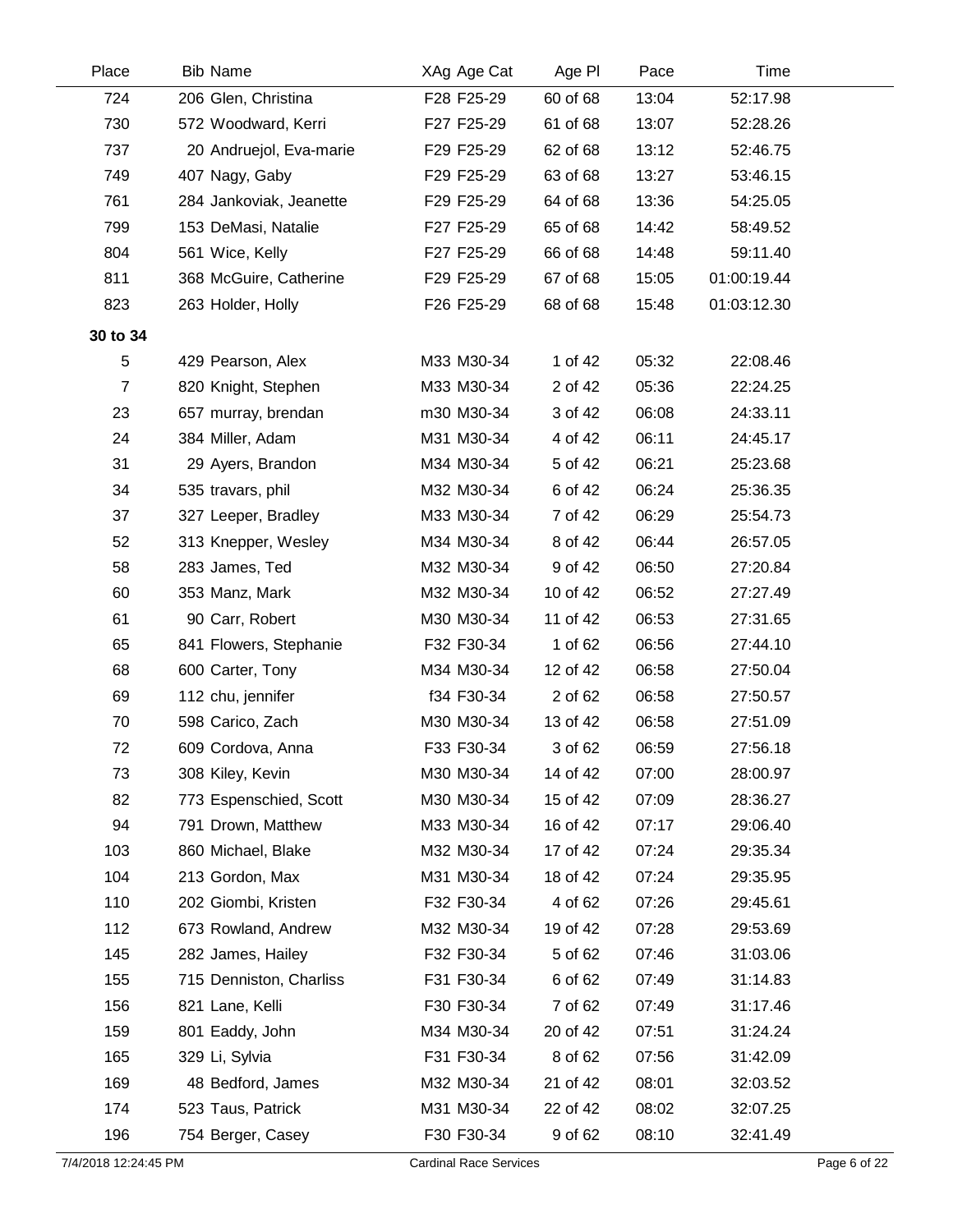| Place | <b>Bib Name</b>            | XAg Age Cat | Age PI   | Pace  | Time     |  |
|-------|----------------------------|-------------|----------|-------|----------|--|
| 211   | 82 Bryson, Andrew          | M30 M30-34  | 23 of 42 | 08:17 | 33:09.95 |  |
| 213   | 74 Brentz, David           | M33 M30-34  | 24 of 42 | 08:20 | 33:20.20 |  |
| 217   | 698 Worsnip, Alex          | M30 M30-34  | 25 of 42 | 08:21 | 33:25.13 |  |
| 224   | 46 bauer, tanja            | f34 F30-34  | 10 of 62 | 08:28 | 33:50.66 |  |
| 227   | 81 Bryant, Steph           | F31 F30-34  | 11 of 62 | 08:29 | 33:54.98 |  |
| 245   | 638 Kelly, Abby            | F33 F30-34  | 12 of 62 | 08:38 | 34:32.44 |  |
| 249   | 355 Martini, Jennifer      | F33 F30-34  | 13 of 62 | 08:40 | 34:38.03 |  |
| 272   | 636 Kanopoulos, Nichole    | F31 F30-34  | 14 of 62 | 08:50 | 35:20.93 |  |
| 284   | 63 Binkley, Allison        | F32 F30-34  | 15 of 62 | 08:55 | 35:38.64 |  |
| 288   | 740 Payne, Julianne        | F33 F30-34  | 16 of 62 | 08:55 | 35:40.57 |  |
| 295   | 64 Binkley, Derek          | M34 M30-34  | 26 of 42 | 08:58 | 35:52.00 |  |
| 324   | 596 Calabrese, Emma        | F30 F30-34  | 17 of 62 | 09:06 | 36:25.81 |  |
| 328   | 790 Spears, Tracy          | F34 F30-34  | 18 of 62 | 09:08 | 36:30.98 |  |
| 335   | 476 Saylor, Bonner         | F34 F30-34  | 19 of 62 | 09:12 | 36:47.34 |  |
| 346   | 750 Settlemires, Ivy       | F33 F30-34  | 20 of 62 | 09:14 | 36:55.15 |  |
| 350   | 602 Cartmell, Katie        | F33 F30-34  | 21 of 62 | 09:17 | 37:06.29 |  |
| 351   | 625 Hardiman, Tom          | M34 M30-34  | 27 of 42 | 09:17 | 37:06.91 |  |
| 366   | 146 Day, Kristie           | F34 F30-34  | 22 of 62 | 09:21 | 37:25.80 |  |
| 372   | 574 Woodward, Kyle         | M33 M30-34  | 28 of 42 | 09:27 | 37:47.45 |  |
| 379   | 648 Marsden, Jessica       | F31 F30-34  | 23 of 62 | 09:32 | 38:06.39 |  |
| 384   | 415 O'Briant, Kyle         | M32 M30-34  | 29 of 42 | 09:33 | 38:12.04 |  |
| 399   | 753 Kast, Jaco             | M34 M30-34  | 30 of 42 | 09:42 | 38:48.27 |  |
| 417   | 757 Snell, Kirby           | F31 F30-34  | 24 of 62 | 09:48 | 39:12.28 |  |
| 445   | 479 Schanely, Bryan        | M34 M30-34  | 31 of 42 | 10:02 | 40:08.53 |  |
| 447   | 616 Duncan, Nicole         | F32 F30-34  | 25 of 62 | 10:03 | 40:10.08 |  |
| 467   | 896 Moy, Cheryl            | F33 F30-34  | 26 of 62 | 10:12 | 40:46.25 |  |
| 488   | 425 OFÇÖNeill, Kelsey      | F32 F30-34  | 27 of 62 | 10:21 | 41:23.03 |  |
| 493   | 369 McHale, Kimberly       | F33 F30-34  | 28 of 62 | 10:22 | 41:29.46 |  |
| 495   | 307 Kiley, Annie           | F30 F30-34  | 29 of 62 | 10:24 | 41:34.23 |  |
| 509   | 774 McGlauflin, Kristin    | F31 F30-34  | 30 of 62 | 10:31 | 42:04.19 |  |
| 532   | 45 Bates, Jack             | M33 M30-34  | 32 of 42 | 10:44 | 42:55.80 |  |
| 533   | 382 Mikhaylyants, Lydia    | F30 F30-34  | 31 of 62 | 10:44 | 42:56.30 |  |
| 538   | 156 Deutsch-Blanco, Meghan | F34 F30-34  | 32 of 62 | 10:46 | 43:02.29 |  |
| 540   | 77 Brintz, Carrie          | F32 F30-34  | 33 of 62 | 10:46 | 43:05.93 |  |
| 554   | 703 Brown, Meredith        | F34 F30-34  | 34 of 62 | 10:54 | 43:37.33 |  |
| 555   | 588 Atmatzidis, Jane       | F34 F30-34  | 35 of 62 | 10:56 | 43:44.61 |  |
| 556   | 205 Glen, Allyson          | F30 F30-34  | 36 of 62 | 10:56 | 43:44.61 |  |
| 562   | 299 Kaufmann, Joe          | M30 M30-34  | 33 of 42 | 10:57 | 43:49.75 |  |
| 563   | 477 Saylor, Chris          | M34 M30-34  | 34 of 42 | 10:58 | 43:52.54 |  |
| 565   | 44 Bartow, James           | M31 M30-34  | 35 of 42 | 11:04 | 44:16.51 |  |
| 593   | 570 Woodruff, Alan         | M34 M30-34  | 36 of 42 | 11:18 | 45:13.00 |  |
|       |                            |             |          |       |          |  |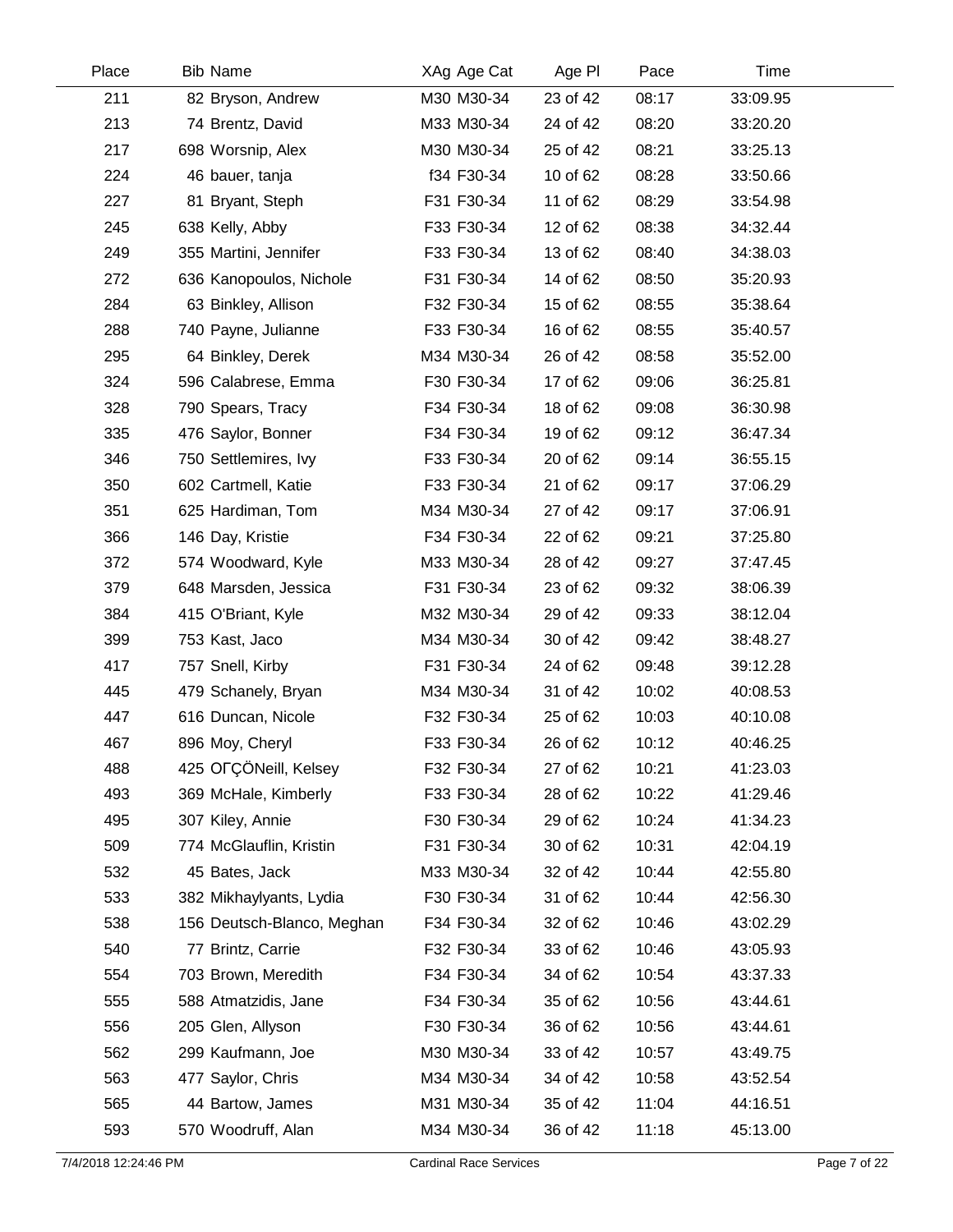| <b>Bib Name</b><br>Place       | XAg Age Cat                   | Age PI   | Pace  | Time        |              |
|--------------------------------|-------------------------------|----------|-------|-------------|--------------|
| 595<br>268 Howard, Chris       | M32 M30-34                    | 37 of 42 | 11:19 | 45:15.21    |              |
| 598<br>782 Kelly, Kirby        | F33 F30-34                    | 37 of 62 | 11:22 | 45:30.00    |              |
| 614<br>328 Lewis, Kristen      | F33 F30-34                    | 38 of 62 | 11:32 | 46:06.48    |              |
| 619<br>484 Scronce, Gabrielle  | F34 F30-34                    | 39 of 62 | 11:34 | 46:16.42    |              |
| 620<br>402 morse, david        | m33 M30-34                    | 38 of 42 | 11:34 | 46:17.90    |              |
| 649<br>717 dotters-katz, sarah | F34 F30-34                    | 40 of 62 | 12:05 | 48:20.32    |              |
| 650<br>559 White, Ashleigh     | F32 F30-34                    | 41 of 62 | 12:06 | 48:24.45    |              |
| 653<br>697 Womack, Jessica     | F33 F30-34                    | 42 of 62 | 12:08 | 48:31.35    |              |
| 655<br>459 Riddle, Kirsten     | F31 F30-34                    | 43 of 62 | 12:08 | 48:33.30    |              |
| 663<br>747 Whitehill, Sarah    | F30 F30-34                    | 44 of 62 | 12:15 | 48:58.91    |              |
| 680<br>101 Chavis, Alexandra   | F32 F30-34                    | 45 of 62 | 12:26 | 49:42.53    |              |
| 683<br>409 Nelson, Sarah Beth  | F33 F30-34                    | 46 of 62 | 12:28 | 49:51.23    |              |
| 684<br>661 Pedraza, Elizabeth  | F34 F30-34                    | 47 of 62 | 12:29 | 49:54.94    |              |
| 689<br>174 Fields, Timothy     | M30 M30-34                    | 39 of 42 | 12:31 | 50:03.23    |              |
| 690<br>510 Stoneking, Keaton   | M31 M30-34                    | 40 of 42 | 12:31 | 50:04.28    |              |
| 725<br>768 Bucurel, Heather    | F34 F30-34                    | 48 of 62 | 13:05 | 52:18.48    |              |
| 729<br>231 Hakimi, Shabnam     | F34 F30-34                    | 49 of 62 | 13:07 | 52:28.19    |              |
| 733<br>172 Fields, Courtney    | F31 F30-34                    | 50 of 62 | 13:10 | 52:39.30    |              |
| 748<br>286 Jensen, Melissa     | F32 F30-34                    | 51 of 62 | 13:26 | 53:45.88    |              |
| 754<br>354 Marston, Kimberly   | F34 F30-34                    | 52 of 62 | 13:28 | 53:51.09    |              |
| 756<br>103 Chavis, Eddie       | M33 M30-34                    | 41 of 42 | 13:29 | 53:55.66    |              |
| 762<br>622 Garrett, Sean       | M30 M30-34                    | 42 of 42 | 13:36 | 54:25.51    |              |
| 772<br>104 Chavis, Jennifer    | F33 F30-34                    | 53 of 62 | 13:53 | 55:32.37    |              |
| 773<br>281 Jackson, Emily      | F32 F30-34                    | 54 of 62 | 13:56 | 55:45.43    |              |
| 777<br>161 Edwards, Ellen      | F31 F30-34                    | 55 of 62 | 14:02 | 56:08.69    |              |
| 780<br>367 McGlothlin, Stacey  | F31 F30-34                    | 56 of 62 | 14:11 | 56:45.84    |              |
| 845 McMillan, Christina<br>782 | F30 F30-34                    | 57 of 62 | 14:16 | 57:05.15    |              |
| 800<br>227 Gusmano, Sarah      | F31 F30-34                    | 58 of 62 | 14:45 | 59:00.90    |              |
| 814<br>250 Hetherington, Emma  | F33 F30-34                    | 59 of 62 | 15:13 | 01:00:51.07 |              |
| 826<br>349 Mansouri, Saara     | F31 F30-34                    | 60 of 62 | 16:00 | 01:04:01.04 |              |
| 849<br>501 Smar, Tricia        | F31 F30-34                    | 61 of 62 | 17:26 | 01:09:44.23 |              |
| 850<br>914 Burdekin, Kate      | F31 F30-34                    | 62 of 62 | 17:26 | 01:09:44.23 |              |
| 35 to 39                       |                               |          |       |             |              |
| 14<br>649 McIver, Andrew       | M36 M35-39                    | 1 of 31  | 05:51 | 23:22.53    |              |
| 18<br>645 Laytham, Ryan        | M36 M35-39                    | 2 of 31  | 06:00 | 24:00.76    |              |
| 41<br>641 Lam, Yik             | M37 M35-39                    | 3 of 31  | 06:32 | 26:06.29    |              |
| 49<br>342 MacKay, Douglas      | M39 M35-39                    | 4 of 31  | 06:39 | 26:34.34    |              |
| 53<br>908 Curley, Andrew       | M36 M35-39                    | 5 of 31  | 06:45 | 27:00.00    |              |
| 67<br>319 Langer, Lee          | M36 M35-39                    | 6 of 31  | 06:57 | 27:46.23    |              |
| 78<br>733 McIver, Lindsey      | F36 F35-39                    | 1 of 66  | 07:04 | 28:17.03    |              |
| 79<br>241 Hassin, Bryan        | M39 M35-39                    | 7 of 31  | 07:05 | 28:21.01    |              |
| 7/4/2018 12:24:47 PM           | <b>Cardinal Race Services</b> |          |       |             | Page 8 of 22 |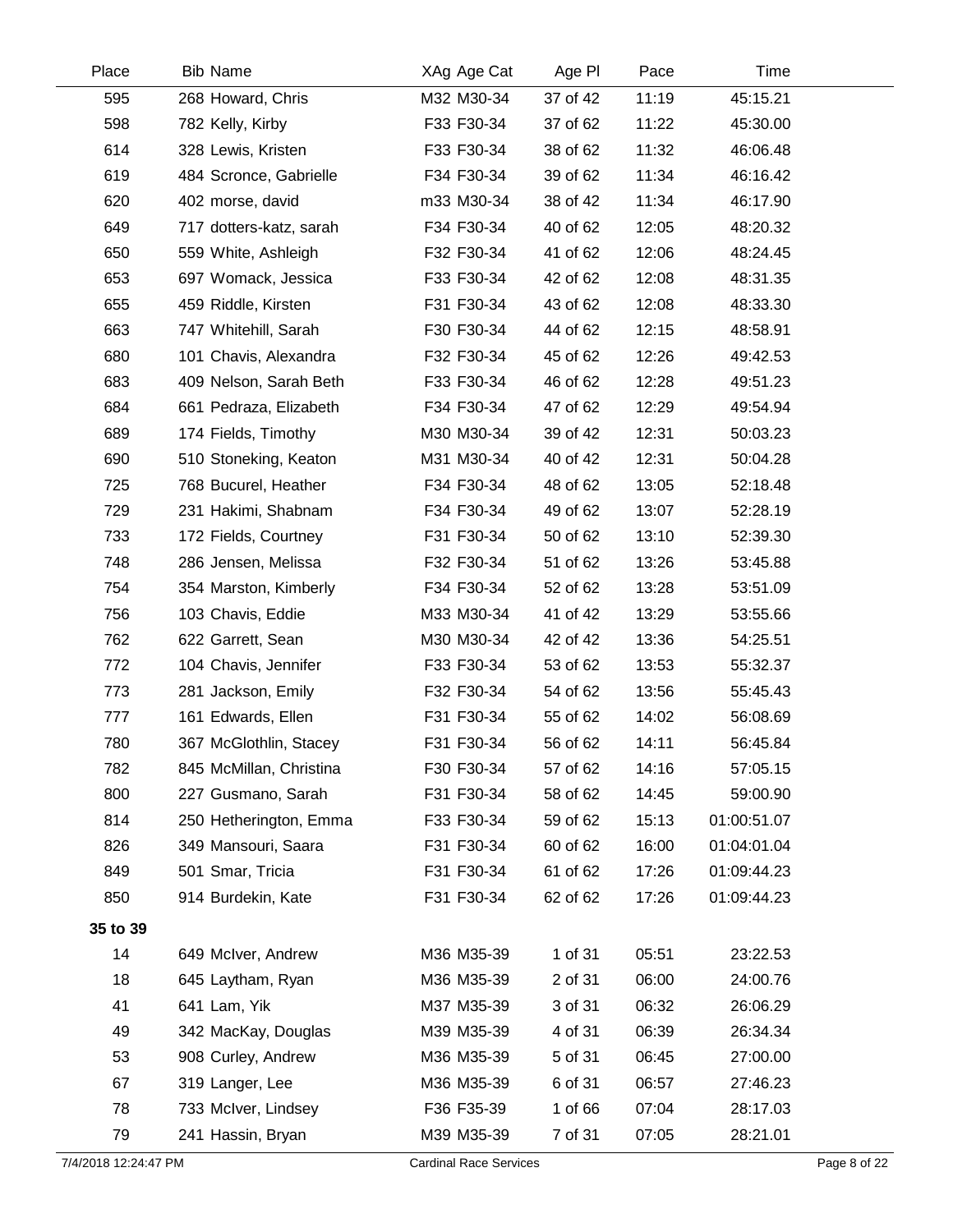| Place | <b>Bib Name</b>            | XAg Age Cat | Age PI   | Pace  | Time     |  |
|-------|----------------------------|-------------|----------|-------|----------|--|
| 88    | 298 Kast, Maximilian       | M38 M35-39  | 8 of 31  | 07:13 | 28:52.81 |  |
| 96    | 562 Wiggs, Brian           | M35 M35-39  | 9 of 31  | 07:17 | 29:08.91 |  |
| 99    | 467 Ruff, Sarah            | F39 F35-39  | 2 of 66  | 07:18 | 29:12.79 |  |
| 105   | 437 Plenge, Megan          | F36 F35-39  | 3 of 66  | 07:24 | 29:36.59 |  |
| 109   | 303 Kay, Melissa           | F39 F35-39  | 4 of 66  | 07:26 | 29:42.19 |  |
| 122   | 23 Applefield, Drew        | M39 M35-39  | 10 of 31 | 07:35 | 30:19.81 |  |
| 139   | 49 Bedford, Lindsay        | F35 F35-39  | 5 of 66  | 07:44 | 30:57.45 |  |
| 152   | 19 Amsbary, Jessica        | F39 F35-39  | 6 of 66  | 07:48 | 31:12.06 |  |
| 160   | 113 Church, Rachel         | F36 F35-39  | 7 of 66  | 07:51 | 31:24.72 |  |
| 163   | 708 Clay, Anna Katherine   | F38 F35-39  | 8 of 66  | 07:53 | 31:30.43 |  |
| 164   | 700 Allcott, Hunt          | M37 M35-39  | 11 of 31 | 07:55 | 31:40.40 |  |
| 170   | 788 Stifler, Lisa          | F39 F35-39  | 9 of 66  | 08:01 | 32:04.90 |  |
| 173   | 604 Cheetah, Teddy         | M39 M35-39  | 12 of 31 | 08:02 | 32:06.44 |  |
| 204   | 795 Sharp, Elizabeth       | F39 F35-39  | 10 of 66 | 08:14 | 32:54.68 |  |
| 219   | 674 Russell, Matt          | M35 M35-39  | 13 of 31 | 08:22 | 33:27.71 |  |
| 220   | 519 Swiggett, Nathan       | M38 M35-39  | 14 of 31 | 08:24 | 33:34.43 |  |
| 250   | 309 kilpatrick, lauren     | f36 F35-39  | 11 of 66 | 08:40 | 34:41.42 |  |
| 262   | 555 Wells, Carrow          | F36 F35-39  | 12 of 66 | 08:46 | 35:02.01 |  |
| 266   | 428 Pavuk, Alana           | F35 F35-39  | 13 of 66 | 08:47 | 35:08.33 |  |
| 270   | 864 Rogers, Jen            | F39 F35-39  | 14 of 66 | 08:49 | 35:15.50 |  |
| 276   | 593 Broo, Kendra           | F35 F35-39  | 15 of 66 | 08:52 | 35:27.45 |  |
| 281   | 475 Sargent, Julia         | F35 F35-39  | 16 of 66 | 08:53 | 35:32.01 |  |
| 291   | 591 Beaver, Melinda        | F37 F35-39  | 17 of 66 | 08:56 | 35:45.03 |  |
| 297   | 912 Isaac, Catherine       | F39 F35-39  | 18 of 66 | 08:58 | 35:52.48 |  |
| 307   | 185 Fodrey, Brian          | M36 M35-39  | 15 of 31 | 09:00 | 36:01.89 |  |
| 325   | 905 Leivers, Anna          | F39 F35-39  | 19 of 66 | 09:07 | 36:28.04 |  |
| 329   | 809 Isenstein, Arin        | F39 F35-39  | 20 of 66 | 09:09 | 36:35.75 |  |
| 340   | 150 Della Vecchia, Timothy | M37 M35-39  | 16 of 31 | 09:13 | 36:51.18 |  |
| 349   | 292 Joyner, Elizabeth      | F35 F35-39  | 21 of 66 | 09:15 | 37:01.86 |  |
| 352   | 705 Burr, Matt             | M38 M35-39  | 17 of 31 | 09:18 | 37:12.36 |  |
| 355   | 141 Cross, Allyson         | F38 F35-39  | 22 of 66 | 09:18 | 37:13.82 |  |
| 357   | 140 Cross, Alexander       | M37 M35-39  | 18 of 31 | 09:19 | 37:14.01 |  |
| 360   | 783 Perlmutt, Lars         | M37 M35-39  | 19 of 31 | 09:19 | 37:15.63 |  |
| 368   | 491 Sherman, Jenn          | F37 F35-39  | 23 of 66 | 09:23 | 37:32.81 |  |
| 378   | 469 Saccoccio, Frances     | F36 F35-39  | 24 of 66 | 09:31 | 38:05.01 |  |
| 391   | 224 Gulati, Tesha          | F36 F35-39  | 25 of 66 | 09:37 | 38:28.35 |  |
| 392   | 683 Swinney, Felicia       | F37 F35-39  | 26 of 66 | 09:38 | 38:32.32 |  |
| 395   | 331 Libby, Taylor          | F36 F35-39  | 27 of 66 | 09:41 | 38:44.45 |  |
| 408   | 502 Smith, Jonathan        | M36 M35-39  | 20 of 31 | 09:45 | 38:59.66 |  |
| 420   | 28 Austin, Ondrea          | F37 F35-39  | 28 of 66 | 09:51 | 39:24.49 |  |
| 461   | 116 Clemons, Jeffrey       | M35 M35-39  | 21 of 31 | 10:07 | 40:26.82 |  |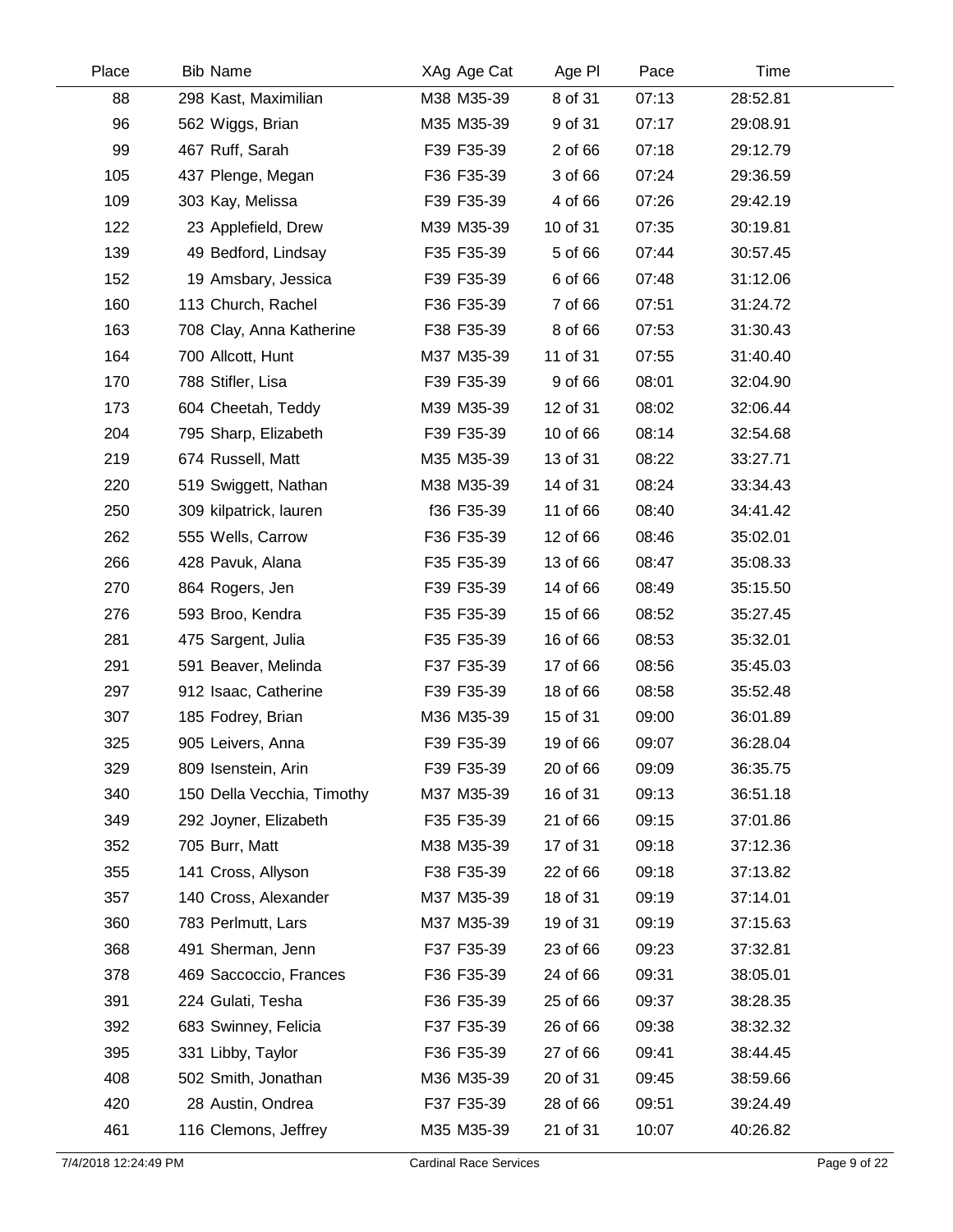| Place | <b>Bib Name</b>              | XAg Age Cat | Age PI   | Pace  | Time     |  |
|-------|------------------------------|-------------|----------|-------|----------|--|
| 463   | 837 Miller, Alexander        | M35 M35-39  | 22 of 31 | 10:10 | 40:38.42 |  |
| 464   | 84 Buchbinder, Mara          | F37 F35-39  | 29 of 66 | 10:11 | 40:42.53 |  |
| 469   | 834 Dempsey, Jillian         | F35 F35-39  | 30 of 66 | 10:12 | 40:46.62 |  |
| 476   | 887 Andrade, Ineida          | F38 F35-39  | 31 of 66 | 10:15 | 41:01.56 |  |
| 489   | 618 Escamilla, Veronica      | F38 F35-39  | 32 of 66 | 10:21 | 41:24.45 |  |
| 496   | 540 Tysinger, Courtney       | F38 F35-39  | 33 of 66 | 10:24 | 41:36.85 |  |
| 507   | 332 Linnander, Erika         | F39 F35-39  | 34 of 66 | 10:30 | 42:01.67 |  |
| 508   | 105 Chiarello, Ginny         | F38 F35-39  | 35 of 66 | 10:31 | 42:03.48 |  |
| 515   | 871 Dirito, Rachel           | F38 F35-39  | 36 of 66 | 10:35 | 42:19.61 |  |
| 549   | 8 Adelson, Jill              | F38 F35-39  | 37 of 66 | 10:51 | 43:23.67 |  |
| 550   | 17 Al-Rawi, Bassam           | M35 M35-39  | 23 of 31 | 10:53 | 43:30.04 |  |
| 564   | 880 Petrin, Kerri            | F37 F35-39  | 38 of 66 | 11:00 | 43:58.08 |  |
| 566   | 565 Williams-Swiggett, Julie | F37 F35-39  | 39 of 66 | 11:04 | 44:16.59 |  |
| 578   | 435 Pieper, Joe              | M35 M35-39  | 24 of 31 | 11:12 | 44:46.59 |  |
| 579   | 533 Torrice, Lindsay         | F38 F35-39  | 40 of 66 | 11:13 | 44:51.35 |  |
| 604   | 644 Law, William             | M39 M35-39  | 25 of 31 | 11:25 | 45:40.19 |  |
| 607   | 412 Newhall, Katie           | F35 F35-39  | 41 of 66 | 11:28 | 45:53.85 |  |
| 609   | 38 Barnes, Eileen            | F36 F35-39  | 42 of 66 | 11:29 | 45:57.85 |  |
| 613   | 83 Buchanan, Brianne         | F39 F35-39  | 43 of 66 | 11:31 | 46:03.53 |  |
| 622   | 364 McCurry, Alice           | F35 F35-39  | 44 of 66 | 11:35 | 46:18.14 |  |
| 625   | 34 Baker, James              | M35 M35-39  | 26 of 31 | 11:37 | 46:26.34 |  |
| 632   | 408 Nelson, John             | M38 M35-39  | 27 of 31 | 11:43 | 46:53.53 |  |
| 644   | 525 Telka, Questian          | F36 F35-39  | 45 of 66 | 11:58 | 47:50.44 |  |
| 645   | 890 Greiner, Kristin         | F35 F35-39  | 46 of 66 | 12:02 | 48:09.76 |  |
| 651   | 165 Erlien, Janna            | F38 F35-39  | 47 of 66 | 12:08 | 48:30.19 |  |
| 668   | 539 Tweedy, Jonathan         | M39 M35-39  | 28 of 31 | 12:20 | 49:19.38 |  |
| 670   | 770 Cooke, Jennifer          | F37 F35-39  | 48 of 66 | 12:20 | 49:21.01 |  |
| 675   | 803 Beattie, Kirsten         | F36 F35-39  | 49 of 66 | 12:23 | 49:33.17 |  |
| 686   | 854 Meyers, Jessica          | F39 F35-39  | 50 of 66 | 12:29 | 49:55.35 |  |
| 695   | 438 Polasek, Melissa         | F37 F35-39  | 51 of 66 | 12:38 | 50:31.11 |  |
| 707   | 122 Cobert, Joseph           | M37 M35-39  | 29 of 31 | 12:48 | 51:12.04 |  |
| 736   | 632 Irby, Crystal            | F38 F35-39  | 52 of 66 | 13:11 | 52:42.59 |  |
| 739   | 741 Ratner, Shana            | F38 F35-39  | 53 of 66 | 13:12 | 52:47.69 |  |
| 741   | 366 Mcglauflin, Elli         | F35 F35-39  | 54 of 66 | 13:12 | 52:48.70 |  |
| 755   | 295 Kader, Emily             | F38 F35-39  | 55 of 66 | 13:28 | 53:51.69 |  |
| 768   | 440 Pontious, Emily          | F35 F35-39  | 56 of 66 | 13:43 | 54:53.43 |  |
| 784   | 486 Seider, Danielle         | F39 F35-39  | 57 of 66 | 14:20 | 57:19.06 |  |
| 789   | 631 Hines, Allanah           | F35 F35-39  | 58 of 66 | 14:30 | 57:58.83 |  |
| 795   | 676 Schliebe, Karl           | M38 M35-39  | 30 of 31 | 14:41 | 58:42.46 |  |
| 796   | 121 Cobert, Andrea           | F36 F35-39  | 59 of 66 | 14:41 | 58:44.18 |  |
| 803   | 374 mcnulty, james           | m37 M35-39  | 31 of 31 | 14:47 | 59:06.94 |  |
|       |                              |             |          |       |          |  |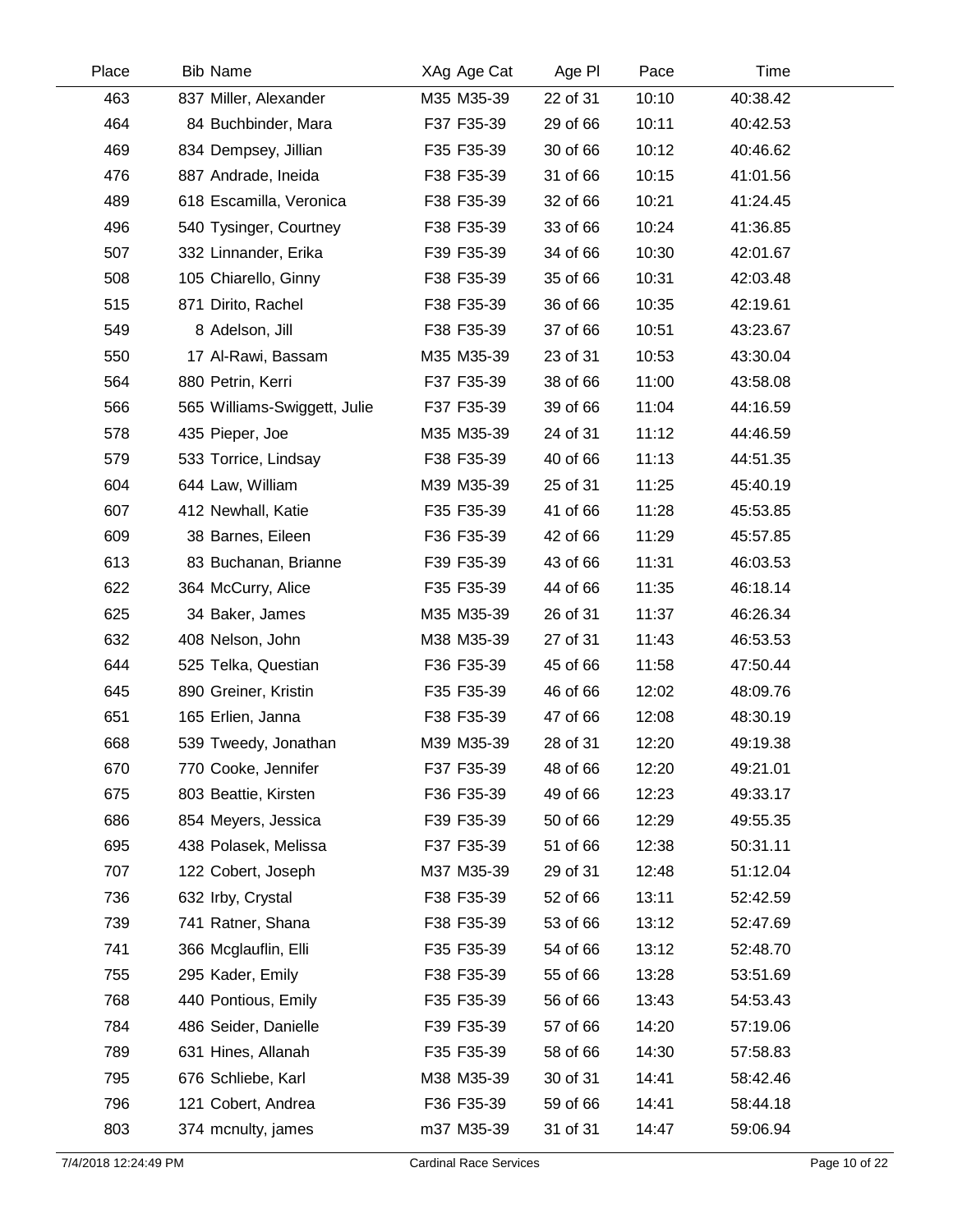| Place    | <b>Bib Name</b>         | XAg Age Cat | Age PI   | Pace  | Time        |  |
|----------|-------------------------|-------------|----------|-------|-------------|--|
| 810      | 842 Hipps, Anna         | F39 F35-39  | 60 of 66 | 15:05 | 01:00:18.90 |  |
| 815      | 291 Joyce, Lisa         | F39 F35-39  | 61 of 66 | 15:14 | 01:00:54.71 |  |
| 816      | 692 White, Brook        | F39 F35-39  | 62 of 66 | 15:15 | 01:00:59.96 |  |
| 820      | 633 Jaromin, Christina  | F39 F35-39  | 63 of 66 | 15:43 | 01:02:50.52 |  |
| 846      | 448 Pynaker, Nicole     | F36 F35-39  | 64 of 66 | 17:09 | 01:08:34.83 |  |
| 847      | 744 selinger, rachel    | F37 F35-39  | 65 of 66 | 17:09 | 01:08:34.94 |  |
| 853      | 498 SLAVINSKY, Chrissy  | F39 F35-39  | 66 of 66 | 18:27 | 01:13:48.70 |  |
| 40 to 44 |                         |             |          |       |             |  |
| 8        | 634 Jones, Paul         | M43 M40-44  | 1 of 47  | 05:37 | 22:29.68    |  |
| 9        | 830 Duff, James         | M41 M40-44  | 2 of 47  | 05:41 | 22:44.23    |  |
| 42       | 341 Lowry, Joshua       | M40 M40-44  | 3 of 47  | 06:32 | 26:07.32    |  |
| 47       | 118 Clewley, Derek      | M44 M40-44  | 4 of 47  | 06:37 | 26:29.28    |  |
| 54       | 808 Bazemore, Meredith  | F42 F40-44  | 1 of 58  | 06:46 | 27:05.83    |  |
| 62       | 554 Weed, Ronnie        | M43 M40-44  | 5 of 47  | 06:54 | 27:34.51    |  |
| 64       | 485 Seider, Christopher | M41 M40-44  | 6 of 47  | 06:54 | 27:36.16    |  |
| 71       | 899 Leivers, Martin     | M43 M40-44  | 7 of 47  | 06:59 | 27:56.01    |  |
| 74       | 892 Edwards, Matthew    | M40 M40-44  | 8 of 47  | 07:01 | 28:02.49    |  |
| 76       | 41 Barritt, Millie      | F42 F40-44  | 2 of 58  | 07:04 | 28:14.43    |  |
| 80       | 247 Hecker, Lisa        | F42 F40-44  | 3 of 58  | 07:07 | 28:27.95    |  |
| 85       | 324 Lavin, Stacy        | F42 F40-44  | 4 of 58  | 07:11 | 28:45.84    |  |
| 87       | 256 Hill, Laura         | F44 F40-44  | 5 of 58  | 07:12 | 28:48.27    |  |
| 93       | 850 Nieman, Jeffrey     | M41 M40-44  | 9 of 47  | 07:16 | 29:04.58    |  |
| 114      | 214 Gordon, Victor      | M41 M40-44  | 10 of 47 | 07:29 | 29:55.60    |  |
| 118      | 237 harris, william     | m42 M40-44  | 11 of 47 | 07:32 | 30:09.78    |  |
| 124      | 133 Coward, Will        | M44 M40-44  | 12 of 47 | 07:36 | 30:22.20    |  |
| 127      | 537 Trout, Susan        | F44 F40-44  | 6 of 58  | 07:38 | 30:33.98    |  |
| 129      | 126 Conner, Michelle    | F43 F40-44  | 7 of 58  | 07:39 | 30:34.84    |  |
| 132      | 853 Guiteras, Andrew    | M40 M40-44  | 13 of 47 | 07:41 | 30:45.58    |  |
| 138      | 623 Gordek, Harper      | M40 M40-44  | 14 of 47 | 07:44 | 30:55.73    |  |
| 146      | 162 Edwards, Kevin      | M44 M40-44  | 15 of 47 | 07:46 | 31:03.63    |  |
| 147      | 278 Huppert, David      | M40 M40-44  | 16 of 47 | 07:46 | 31:04.31    |  |
| 168      | 249 Hess, John          | M41 M40-44  | 17 of 47 | 08:00 | 32:01.53    |  |
| 177      | 7 Adams, Jennifer       | F42 F40-44  | 8 of 58  | 08:03 | 32:11.97    |  |
| 178      | 879 Barnes, Dwight      | M42 M40-44  | 18 of 47 | 08:04 | 32:14.14    |  |
| 180      | 139 Crockett, Jason     | M41 M40-44  | 19 of 47 | 08:04 | 32:16.48    |  |
| 183      | 713 Cowell, Jason       | M43 M40-44  | 20 of 47 | 08:05 | 32:20.15    |  |
| 185      | 108 Chilton, Paul       | M44 M40-44  | 21 of 47 | 08:06 | 32:23.06    |  |
| 190      | 50 Beesley, Glen        | M42 M40-44  | 22 of 47 | 08:08 | 32:30.35    |  |
| 197      | 846 Bowman, Natalie     | F40 F40-44  | 9 of 58  | 08:11 | 32:42.11    |  |
| 218      | 527 Thomas, Courtney    | M41 M40-44  | 23 of 47 | 08:21 | 33:25.35    |  |
| 232      | 184 Flythe, Jenny       | F41 F40-44  | 10 of 58 | 08:32 | 34:09.38    |  |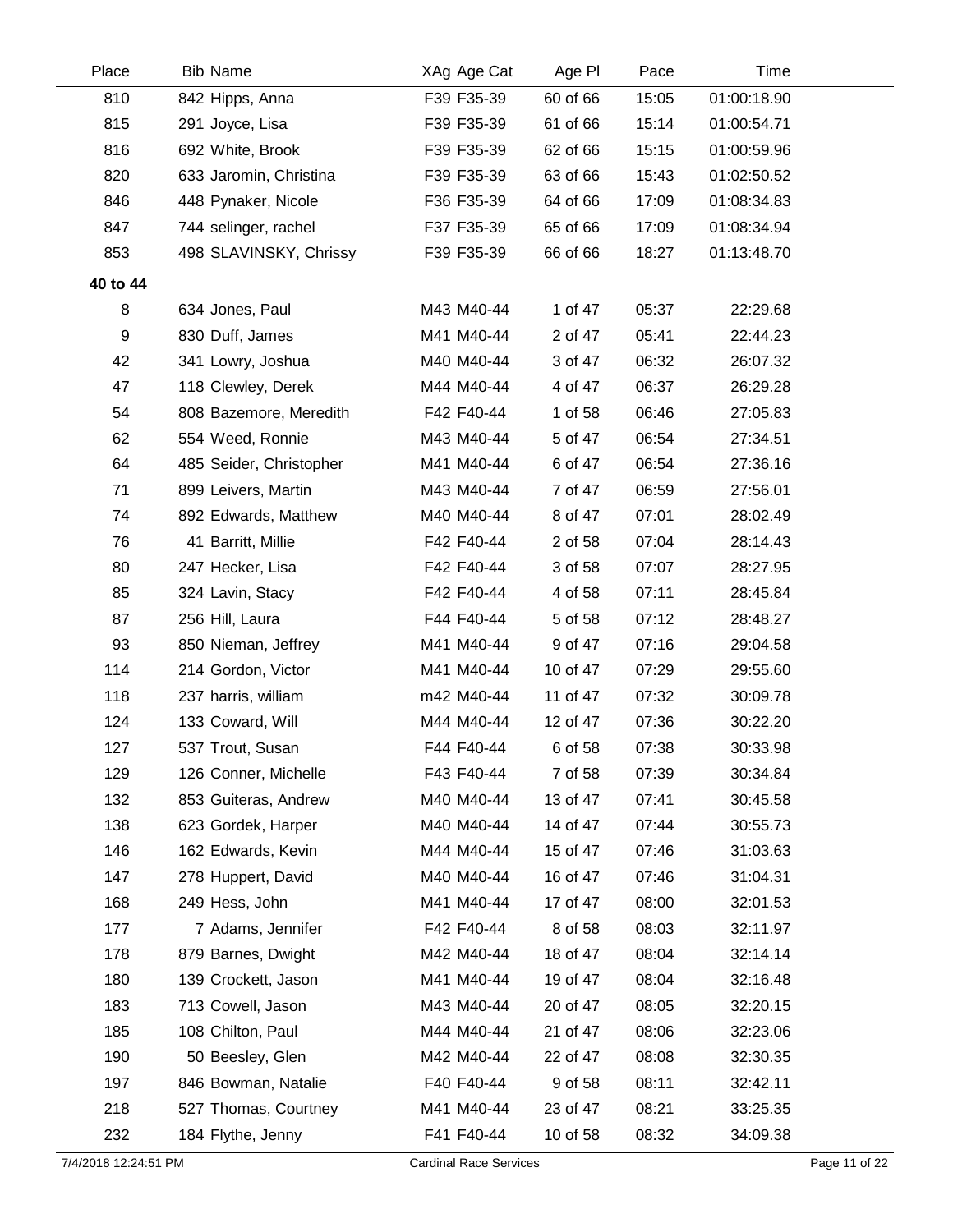| 254 Hill, Dan<br>M41 M40-44<br>24 of 47<br>08:38<br>34:32.80<br>246<br>253<br>117 Clewley, Andrea<br>F40 F40-44<br>11 of 58<br>08:41<br>34:45.51<br>255<br>93 Carroll, Sarah<br>F40 F40-44<br>12 of 58<br>08:42<br>34:48.72<br>256<br>361 McCarthy, Corrine<br>F43 F40-44<br>13 of 58<br>08:42<br>34:49.76 |  |
|------------------------------------------------------------------------------------------------------------------------------------------------------------------------------------------------------------------------------------------------------------------------------------------------------------|--|
|                                                                                                                                                                                                                                                                                                            |  |
|                                                                                                                                                                                                                                                                                                            |  |
|                                                                                                                                                                                                                                                                                                            |  |
|                                                                                                                                                                                                                                                                                                            |  |
| 292<br>466 Rossi, Emma<br>F42 F40-44<br>14 of 58<br>08:57<br>35:48.88                                                                                                                                                                                                                                      |  |
| 293<br>761 Crncic, Johnny<br>M41 M40-44<br>25 of 47<br>08:57<br>35:49.03                                                                                                                                                                                                                                   |  |
| 323<br>M41 M40-44<br>09:06<br>36:25.08<br>302 Kay, Kevin<br>26 of 47                                                                                                                                                                                                                                       |  |
| 327<br>723 Griffin, Shauna<br>F41 F40-44<br>15 of 58<br>09:08<br>36:30.81                                                                                                                                                                                                                                  |  |
| 342<br>09:13<br>169 Farel, Claire<br>F43 F40-44<br>16 of 58<br>36:52.04                                                                                                                                                                                                                                    |  |
| 345<br>M44 M40-44<br>27 of 47<br>09:14<br>581 Zengerle, Jason<br>36:54.69                                                                                                                                                                                                                                  |  |
| 354<br>F43 F40-44<br>17 of 58<br>09:18<br>37:13.27<br>876 Winn, Elisa                                                                                                                                                                                                                                      |  |
| 356<br>18 of 58<br>137 Craig, Amy<br>F43 F40-44<br>09:18<br>37:13.97                                                                                                                                                                                                                                       |  |
| 358<br>356 Mascenik, Angela<br>F40 F40-44<br>19 of 58<br>09:19<br>37:14.54                                                                                                                                                                                                                                 |  |
| 361<br>204 Glass-Steel, Christine<br>F43 F40-44<br>20 of 58<br>09:19<br>37:17.66                                                                                                                                                                                                                           |  |
| 367<br>357 Matthews, David<br>M41 M40-44<br>28 of 47<br>09:22<br>37:29.77                                                                                                                                                                                                                                  |  |
| 370<br>894 Hutchins, Troy<br>M40 M40-44<br>29 of 47<br>09:26<br>37:45.02                                                                                                                                                                                                                                   |  |
| 371<br>M40 M40-44<br>30 of 47<br>09:27<br>536 Trocki, Aaron<br>37:46.30                                                                                                                                                                                                                                    |  |
| 373<br>765 Player, Jon<br>M40 M40-44<br>31 of 47<br>09:27<br>37:48.62                                                                                                                                                                                                                                      |  |
| 383<br>685 Transue, Taylor<br>F43 F40-44<br>21 of 58<br>09:33<br>38:11.90                                                                                                                                                                                                                                  |  |
| 386<br>458 Ricker, Julie<br>F42 F40-44<br>22 of 58<br>09:34<br>38:14.65                                                                                                                                                                                                                                    |  |
| F42 F40-44<br>388<br>212 Gordon, Kelly<br>23 of 58<br>09:36<br>38:23.34                                                                                                                                                                                                                                    |  |
| 401<br>m44 M40-44<br>32 of 47<br>09:43<br>38:52.24<br>158 dye, aaron                                                                                                                                                                                                                                       |  |
| 405<br>381 Messina, Julie<br>F40 F40-44<br>24 of 58<br>09:44<br>38:55.97                                                                                                                                                                                                                                   |  |
| 407<br>235 Hanson, Margaret<br>F44 F40-44<br>25 of 58<br>38:59.64<br>09:45                                                                                                                                                                                                                                 |  |
| 412<br>97 Cavanaugh, Mark<br>m44 M40-44<br>33 of 47<br>09:46<br>39:04.42                                                                                                                                                                                                                                   |  |
| 415<br>506 Smith Leissner, Robin<br>F41 F40-44<br>26 of 58<br>09:47<br>39:09.29                                                                                                                                                                                                                            |  |
| 421<br>M43 M40-44<br>09:52<br>656 Morse, Troy<br>34 of 47<br>39:26.58                                                                                                                                                                                                                                      |  |
| 425<br>109 Chilton, Teresa<br>F42 F40-44<br>27 of 58<br>09:53<br>39:33.12                                                                                                                                                                                                                                  |  |
| 427<br>399 Morgan, Brian<br>M42 M40-44<br>35 of 47<br>39:36.30<br>09:54                                                                                                                                                                                                                                    |  |
| 430<br>M43 M40-44<br>42 BARRITT, SID<br>36 of 47<br>09:55<br>39:40.29                                                                                                                                                                                                                                      |  |
| 435<br>255 Hill, James<br>M43 M40-44<br>37 of 47<br>09:57<br>39:48.09                                                                                                                                                                                                                                      |  |
| 438<br>847 Oropeza, Erin<br>F43 F40-44<br>28 of 58<br>09:58<br>39:53.32                                                                                                                                                                                                                                    |  |
| 443<br>769 Williams, Crystal<br>10:01<br>F44 F40-44<br>29 of 58<br>40:03.89                                                                                                                                                                                                                                |  |
| 448<br>F42 F40-44<br>10:03<br>147 Deen, Susan<br>30 of 58<br>40:11.66                                                                                                                                                                                                                                      |  |
| 458<br>468 Russell, Gillian<br>F42 F40-44<br>10:05<br>31 of 58<br>40:20.78                                                                                                                                                                                                                                 |  |
| 484<br>M43 M40-44<br>10:19<br>496 Slavinsky, Andrew<br>38 of 47<br>41:16.67                                                                                                                                                                                                                                |  |
| 494<br>F40 F40-44<br>32 of 58<br>10:23<br>130 Cotter, Rachel<br>41:31.29                                                                                                                                                                                                                                   |  |
| 498<br>F40 F40-44<br>10:25<br>61 Bigler, Rebecca<br>33 of 58<br>41:40.81                                                                                                                                                                                                                                   |  |
| 500<br>10:28<br>106 Chiarello, Nick<br>M40 M40-44<br>39 of 47<br>41:53.91                                                                                                                                                                                                                                  |  |
| 510<br>516 Susswein, Lisa<br>F43 F40-44<br>34 of 58<br>10:31<br>42:05.63                                                                                                                                                                                                                                   |  |
| 516<br>870 Smith, Kathleen<br>F41 F40-44<br>35 of 58<br>10:35<br>42:19.78                                                                                                                                                                                                                                  |  |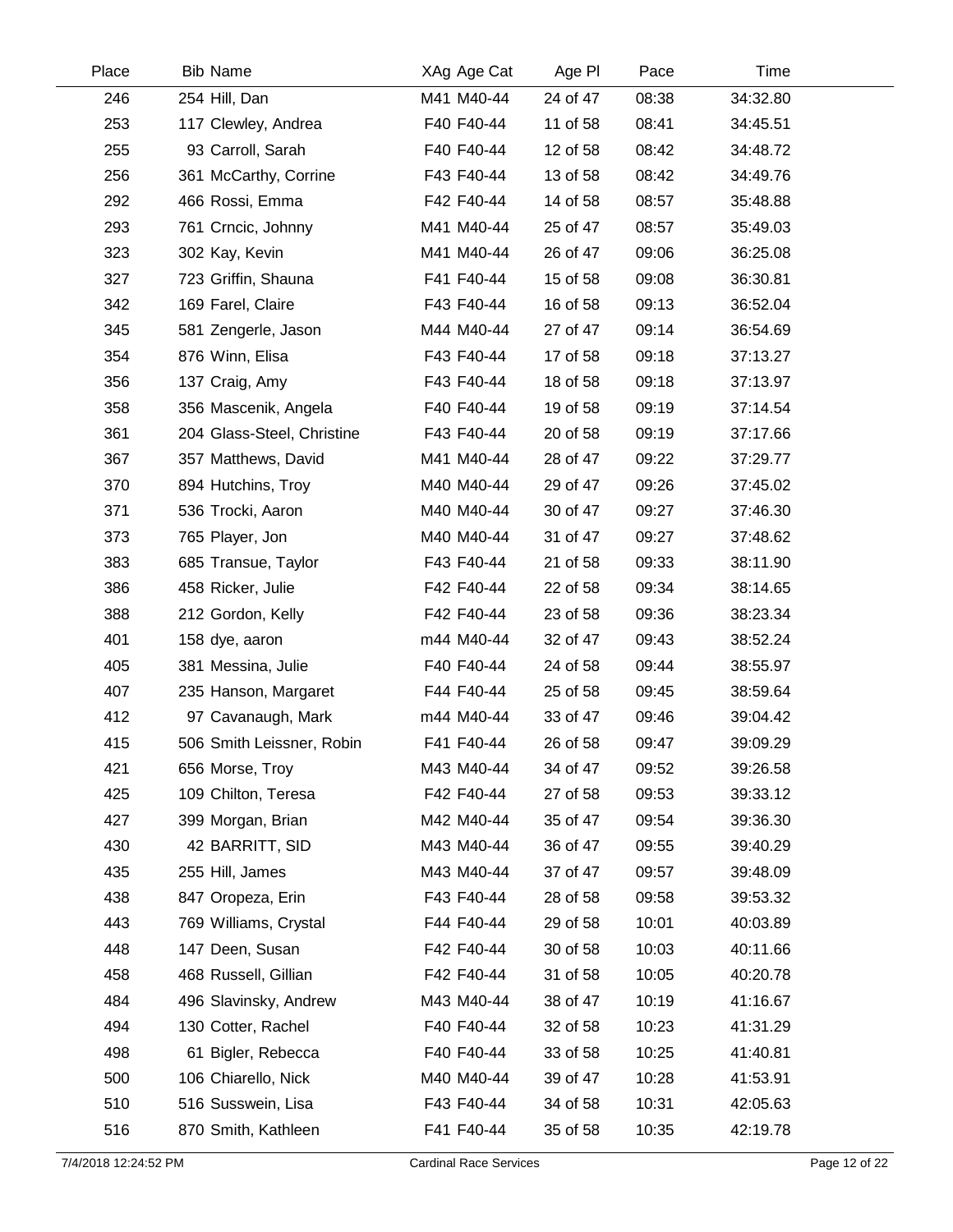| Place                | <b>Bib Name</b>          | XAg Age Cat                   | Age PI   | Pace  | Time     |               |
|----------------------|--------------------------|-------------------------------|----------|-------|----------|---------------|
| 523                  | 868 Ichnowski, Jeffrey   | M42 M40-44                    | 40 of 47 | 10:39 | 42:37.67 |               |
| 529                  | 67 Blanco, Roberto       | M40 M40-44                    | 41 of 47 | 10:43 | 42:52.66 |               |
| 531                  | 675 Schelien, Todd       | M41 M40-44                    | 42 of 47 | 10:43 | 42:53.95 |               |
| 567                  | 900 Ohletz, Jodi         | F44 F40-44                    | 36 of 58 | 11:04 | 44:17.05 |               |
| 596                  | 608 Coonrad, Gina        | F41 F40-44                    | 37 of 58 | 11:19 | 45:16.57 |               |
| 602                  | 904 Sullivan, Kate       | F41 F40-44                    | 38 of 58 | 11:24 | 45:37.65 |               |
| 608                  | 528 Thomas, Joan         | F43 F40-44                    | 39 of 58 | 11:29 | 45:54.49 |               |
| 635                  | 94 Casler, Rathiga       | F43 F40-44                    | 40 of 58 | 11:44 | 46:56.53 |               |
| 637                  | 702 Belza, Kareen        | F41 F40-44                    | 41 of 58 | 11:49 | 47:14.72 |               |
| 638                  | 662 Pesetski, Christine  | F43 F40-44                    | 42 of 58 | 11:49 | 47:15.03 |               |
| 643                  | 490 Shepherd, Jen        | F44 F40-44                    | 43 of 58 | 11:57 | 47:47.79 |               |
| 648                  | 728 Ingram, Dave         | M42 M40-44                    | 43 of 47 | 12:05 | 48:20.21 |               |
| 666                  | 566 WILLIS-MCLAMB, AMY   | F41 F40-44                    | 44 of 58 | 12:18 | 49:13.87 |               |
| 669                  | 651 McNaughton, Michelle | F44 F40-44                    | 45 of 58 | 12:20 | 49:19.80 |               |
| 672                  | 325 LeClaire, Deborah    | F40 F40-44                    | 46 of 58 | 12:20 | 49:21.74 |               |
| 687                  | 167 Faccidomo, Sara      | F42 F40-44                    | 47 of 58 | 12:29 | 49:56.56 |               |
| 691                  | 511 Stoneking, Kelly     | F41 F40-44                    | 48 of 58 | 12:31 | 50:04.69 |               |
| 698                  | 372 Mclaughlin, Jessica  | F42 F40-44                    | 49 of 58 | 12:41 | 50:42.91 |               |
| 703                  | 760 Langsam, Kim         | F41 F40-44                    | 50 of 58 | 12:45 | 51:00.82 |               |
| 704                  | 624 Hadley, Roberta      | f41 F40-44                    | 51 of 58 | 12:46 | 51:02.18 |               |
| 706                  | 759 Langsam, Drew        | M44 M40-44                    | 44 of 47 | 12:46 | 51:02.68 |               |
| 714                  | 839 Joseph, Sarah        | F41 F40-44                    | 52 of 58 | 12:59 | 51:57.56 |               |
| 717                  | 336 liss, jason          | m41 M40-44                    | 45 of 47 | 13:02 | 52:07.76 |               |
| 719                  | 183 Flowers, Bryan       | M42 M40-44                    | 46 of 47 | 13:03 | 52:12.65 |               |
| 723                  | 171 Ferrell, Heather     | F43 F40-44                    | 53 of 58 | 13:04 | 52:17.64 |               |
| 743                  | 229 Haake, Mary          | F40 F40-44                    | 54 of 58 | 13:15 | 53:01.48 |               |
| 745                  | 200 Gibson, Melody       | F44 F40-44                    | 55 of 58 | 13:19 | 53:14.25 |               |
| 751                  | 421 Osman, Amira         | F41 F40-44                    | 56 of 58 | 13:27 | 53:47.26 |               |
| 776                  | 337 Litchfield, Brian    | M42 M40-44                    | 47 of 47 | 14:01 | 56:04.52 |               |
| 778                  | 762 Hammel, Kacey        | F40 F40-44                    | 57 of 58 | 14:11 | 56:45.26 |               |
| 808                  | 548 Walling, Leslie      | F41 F40-44                    | 58 of 58 | 14:57 | 59:48.17 |               |
| 45 to 49             |                          |                               |          |       |          |               |
| 32                   | 874 McClernon, Joe       | M48 M45-49                    | 1 of 45  | 06:22 | 25:29.41 |               |
| 48                   | 474 Sanoff, Scott        | M45 M45-49                    | 2 of 45  | 06:38 | 26:32.00 |               |
| 56                   | 906 Reid, Eric           | M45 M45-49                    | 3 of 45  | 06:49 | 27:16.64 |               |
| 81                   | 246 Hecker, Brad         | M47 M45-49                    | 4 of 45  | 07:07 | 28:29.23 |               |
| 83                   | 630 Hensel, Douglas      | M45 M45-49                    | 5 of 45  | 07:10 | 28:38.58 |               |
| 84                   | 707 Chambless, Della     | F48 F45-49                    | 1 of 64  | 07:11 | 28:42.72 |               |
| 106                  | 285 Jaspers, Ilona       | F49 F45-49                    | 2 of 64  | 07:24 | 29:36.78 |               |
| 108                  | 563 Wileman, Martin      | M49 M45-49                    | 6 of 45  | 07:25 | 29:41.74 |               |
| 120                  | 57 Berreth, Todd         | M49 M45-49                    | 7 of 45  | 07:34 | 30:17.48 |               |
| 7/4/2018 12:24:53 PM |                          | <b>Cardinal Race Services</b> |          |       |          | Page 13 of 22 |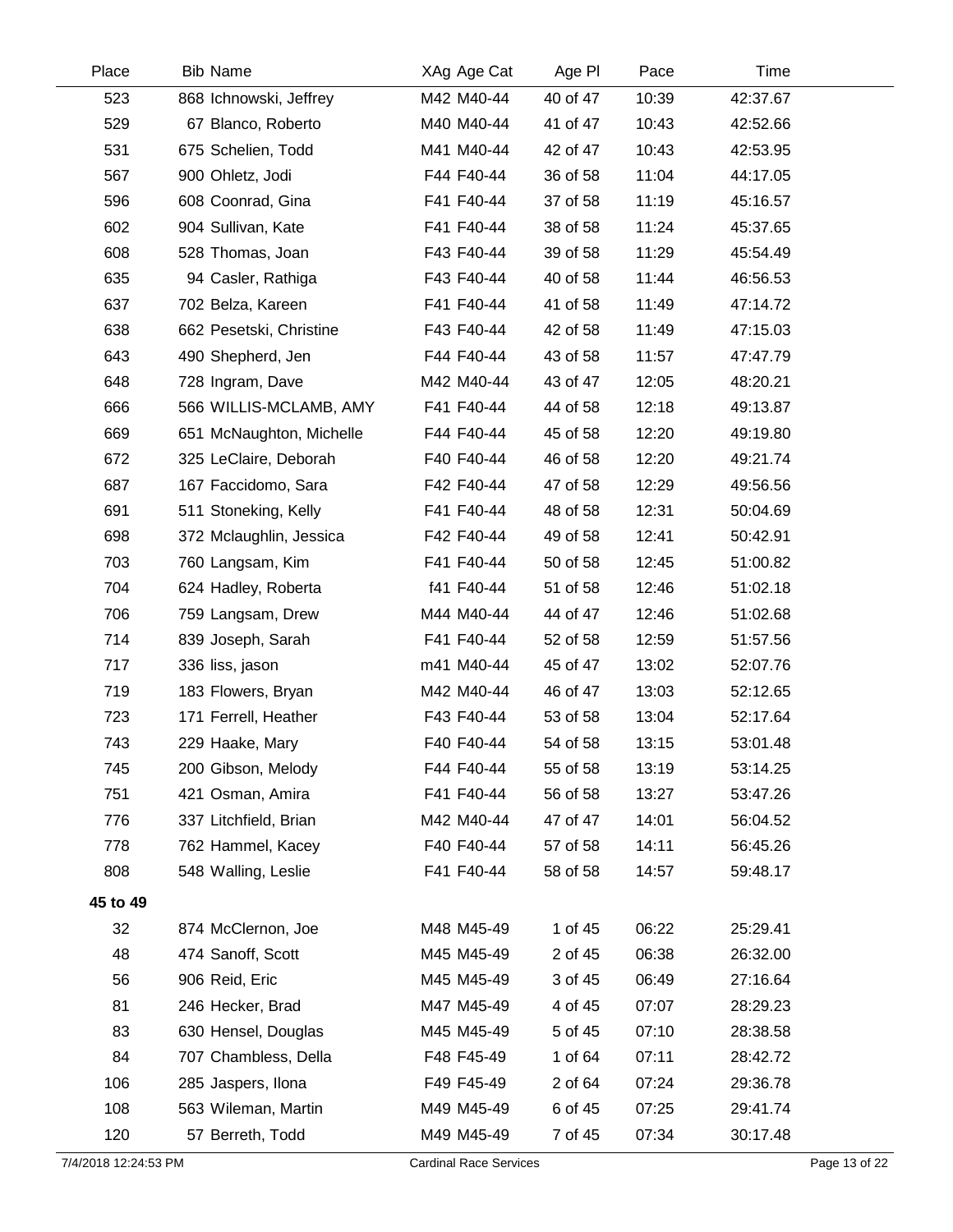| Place | <b>Bib Name</b>       | XAg Age Cat | Age PI   | Pace  | Time     |  |
|-------|-----------------------|-------------|----------|-------|----------|--|
| 133   | 287 jhaveri, ravi     | M47 M45-49  | 8 of 45  | 07:42 | 30:46.34 |  |
| 137   | 888 Windham, Scott    | M47 M45-49  | 9 of 45  | 07:44 | 30:54.57 |  |
| 153   | 487 Seils, Damon      | M45 M45-49  | 10 of 45 | 07:48 | 31:13.04 |  |
| 158   | 696 wolf, sara        | F49 F45-49  | 3 of 64  | 07:49 | 31:17.74 |  |
| 176   | 583 Zolotor, Adam     | M47 M45-49  | 11 of 45 | 08:03 | 32:10.58 |  |
| 182   | 455 Rhoads, Donald    | M45 M45-49  | 12 of 45 | 08:05 | 32:20.09 |  |
| 188   | 248 Herrick, Jeffrey  | M45 M45-49  | 13 of 45 | 08:07 | 32:26.46 |  |
| 193   | 218 Graham, Nicholas  | M45 M45-49  | 14 of 45 | 08:09 | 32:36.32 |  |
| 194   | 529 Thomas, Jody      | M47 M45-49  | 15 of 45 | 08:09 | 32:37.49 |  |
| 199   | 551 Weaver, Chris     | M49 M45-49  | 16 of 45 | 08:11 | 32:43.86 |  |
| 209   | 577 Yoder, Jason      | M45 M45-49  | 17 of 45 | 08:16 | 33:03.33 |  |
| 210   | 177 Fiorito, Agustin  | M47 M45-49  | 18 of 45 | 08:17 | 33:08.16 |  |
| 215   | 891 Fried, Mike       | M49 M45-49  | 19 of 45 | 08:20 | 33:21.18 |  |
| 222   | 92 Carreiro, Mike     | M48 M45-49  | 20 of 45 | 08:26 | 33:42.33 |  |
| 225   | 472 Salemson, Jeremy  | M49 M45-49  | 21 of 45 | 08:28 | 33:51.24 |  |
| 240   | 390 Min, Sherene      | F46 F45-49  | 4 of 64  | 08:35 | 34:20.46 |  |
| 244   | 351 Manturuk, Kim     | F46 F45-49  | 5 of 64  | 08:37 | 34:29.86 |  |
| 258   | 375 McPherson, John   | M47 M45-49  | 22 of 45 | 08:43 | 34:51.56 |  |
| 261   | 128 Cook, Raymond     | M46 M45-49  | 23 of 45 | 08:44 | 34:54.77 |  |
| 267   | 462 Romanos, Jason    | M47 M45-49  | 24 of 45 | 08:47 | 35:08.46 |  |
| 273   | 812 Mcdonald, Noreen  | F45 F45-49  | 6 of 64  | 08:51 | 35:23.56 |  |
| 274   | 813 Rosenkrantz, Kurt | M45 M45-49  | 25 of 45 | 08:51 | 35:23.64 |  |
| 277   | 420 Orange, Amy       | F46 F45-49  | 7 of 64  | 08:52 | 35:27.99 |  |
| 285   | 722 Garoni, Carson    | F47 F45-49  | 8 of 64  | 08:55 | 35:40.00 |  |
| 290   | 863 Clossick, Tina    | F46 F45-49  | 9 of 64  | 08:56 | 35:42.11 |  |
| 294   | 831 Evon, Donna       | F48 F45-49  | 10 of 64 | 08:58 | 35:51.50 |  |
| 305   | 680 stein, jaime      | f46 F45-49  | 11 of 64 | 09:00 | 35:59.16 |  |
| 316   | 601 Carter Taub, Mary | F48 F45-49  | 12 of 64 | 09:04 | 36:17.28 |  |
| 321   | 546 Walker, Rebecca   | F49 F45-49  | 13 of 64 | 09:06 | 36:23.63 |  |
| 332   | 737 Moss, Becca       | F45 F45-49  | 14 of 64 | 09:10 | 36:40.96 |  |
| 336   | 32 bainter, shelley   | f45 F45-49  | 15 of 64 | 09:12 | 36:47.47 |  |
| 337   | 852 Lee, Christopher  | M45 M45-49  | 26 of 45 | 09:12 | 36:47.66 |  |
| 359   | 789 Larney, Joy       | F47 F45-49  | 16 of 64 | 09:19 | 37:15.51 |  |
| 377   | 274 Huenniger, Beth   | F46 F45-49  | 17 of 64 | 09:31 | 38:03.36 |  |
| 402   | 180 Fish, Eric        | M45 M45-49  | 27 of 45 | 09:43 | 38:53.45 |  |
| 404   | 10 Aghaiepour, Kambiz | M48 M45-49  | 28 of 45 | 09:43 | 38:53.99 |  |
| 413   | 545 Wahlstrom, Torey  | F49 F45-49  | 18 of 64 | 09:46 | 39:05.22 |  |
| 416   | 878 Buchan, Amy       | F46 F45-49  | 19 of 64 | 09:48 | 39:11.37 |  |
| 419   | 192 Gambill, Renee    | F47 F45-49  | 20 of 64 | 09:51 | 39:24.35 |  |
| 432   | 261 Hogan, Elizabeth  | f47 F45-49  | 21 of 64 | 09:56 | 39:42.04 |  |
| 436   | 316 Koziara, Tanya    | F47 F45-49  | 22 of 64 | 09:58 | 39:50.64 |  |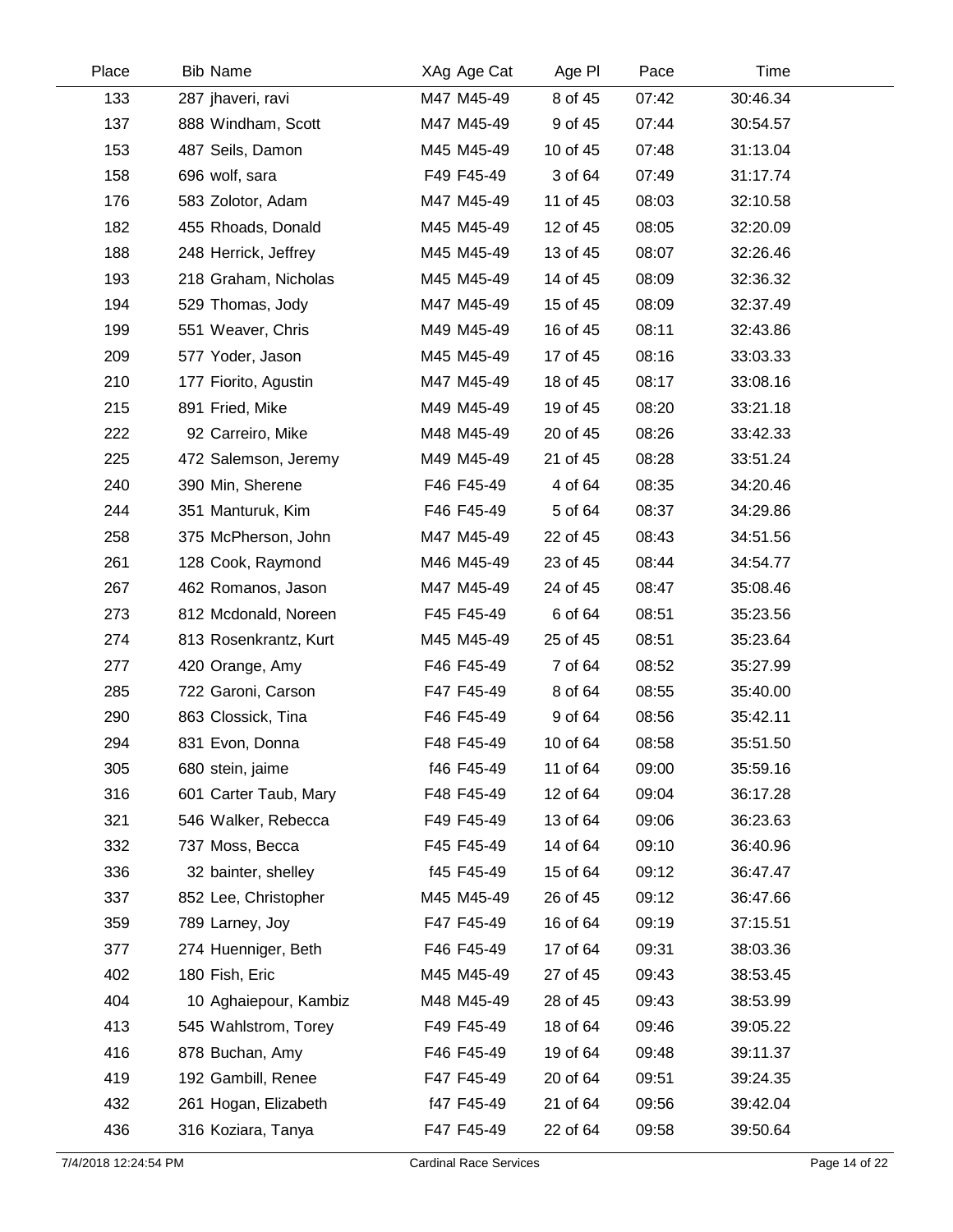| Place | <b>Bib Name</b>        | XAg Age Cat | Age PI   | Pace  | Time     |  |
|-------|------------------------|-------------|----------|-------|----------|--|
| 453   | 275 Hughey, Shawn      | M47 M45-49  | 29 of 45 | 10:04 | 40:15.53 |  |
| 456   | 99 Chatain, Miles      | M48 M45-49  | 30 of 45 | 10:05 | 40:18.74 |  |
| 462   | 481 Schmitz, William   | M46 M45-49  | 31 of 45 | 10:08 | 40:32.55 |  |
| 472   | 340 Lovelace, Tanner   | M48 M45-49  | 32 of 45 | 10:13 | 40:51.37 |  |
| 473   | 56 Berreth, Meg        | F47 F45-49  | 23 of 64 | 10:13 | 40:52.07 |  |
| 474   | 799 Mills, Tina        | F45 F45-49  | 24 of 64 | 10:14 | 40:55.63 |  |
| 478   | 720 Engle, Bryan       | M46 M45-49  | 33 of 45 | 10:16 | 41:04.90 |  |
| 479   | 721 Engle, Michelle    | F46 F45-49  | 25 of 64 | 10:16 | 41:05.11 |  |
| 480   | 619 Farrell, Morgan    | M45 M45-49  | 34 of 45 | 10:18 | 41:11.37 |  |
| 481   | 473 Sanford, Ben       | M47 M45-49  | 35 of 45 | 10:18 | 41:12.74 |  |
| 492   | 576 Yentel, Jennifer   | F45 F45-49  | 26 of 64 | 10:22 | 41:28.33 |  |
| 505   | 397 Montgomery, Ranee  | F47 F45-49  | 27 of 64 | 10:30 | 42:00.81 |  |
| 506   | 398 Montgomery, Sean   | M46 M45-49  | 36 of 45 | 10:30 | 42:01.22 |  |
| 512   | 508 Stewart, Bill      | M48 M45-49  | 37 of 45 | 10:32 | 42:08.61 |  |
| 518   | 793 Rath, Martha       | F47 F45-49  | 28 of 64 | 10:36 | 42:23.31 |  |
| 519   | 31 Bach, Larry         | M49 M45-49  | 38 of 45 | 10:38 | 42:30.57 |  |
| 528   | 518 Sutton, Rochelle   | F49 F45-49  | 29 of 64 | 10:42 | 42:47.11 |  |
| 535   | 686 Usinger, Deborah   | F49 F45-49  | 30 of 64 | 10:45 | 42:58.93 |  |
| 541   | 392 Mirzoyan, Yelena   | F46 F45-49  | 31 of 64 | 10:47 | 43:06.15 |  |
| 543   | 182 Flanagan, Rachel   | F45 F45-49  | 32 of 64 | 10:48 | 43:10.18 |  |
| 545   | 232 Hale, Pamela       | F48 F45-49  | 33 of 64 | 10:49 | 43:15.79 |  |
| 558   | 166 Escaler, Margarita | F46 F45-49  | 34 of 64 | 10:56 | 43:45.67 |  |
| 559   | 238 Harrison, Stuart   | M45 M45-49  | 39 of 45 | 10:57 | 43:46.69 |  |
| 572   | 727 Helm, Arron        | M46 M45-49  | 40 of 45 | 11:08 | 44:33.44 |  |
| 574   | 564 Williams, L        | F47 F45-49  | 35 of 64 | 11:11 | 44:42.75 |  |
| 584   | 208 Goin, Pam          | F48 F45-49  | 36 of 64 | 11:15 | 44:59.97 |  |
| 585   | 610 Corneli, Amy       | F47 F45-49  | 37 of 64 | 11:15 | 45:00.55 |  |
| 588   | 858 Lucas, Miha        | F45 F45-49  | 38 of 64 | 11:17 | 45:08.40 |  |
| 591   | 531 Thuesen, Sarah     | F45 F45-49  | 39 of 64 | 11:18 | 45:10.72 |  |
| 597   | 709 Coleman, Cristi    | F46 F45-49  | 40 of 64 | 11:22 | 45:29.97 |  |
| 616   | 470 Sadler, Robert     | M46 M45-49  | 41 of 45 | 11:33 | 46:12.60 |  |
| 627   | 659 Nelson, Gregory    | M46 M45-49  | 42 of 45 | 11:38 | 46:31.83 |  |
| 636   | 244 Hazelwood, Don     | M48 M45-49  | 43 of 45 | 11:47 | 47:06.41 |  |
| 696   | 230 Hackney, Loretta   | F49 F45-49  | 41 of 64 | 12:39 | 50:35.66 |  |
| 697   | 234 hansley, susie     | f48 F45-49  | 42 of 64 | 12:39 | 50:37.85 |  |
| 721   | 836 Teta, Ronda        | F47 F45-49  | 43 of 64 | 13:04 | 52:16.45 |  |
| 722   | 835 Teta, James        | M48 M45-49  | 44 of 45 | 13:04 | 52:16.90 |  |
| 732   | 176 Finkle, Joanne     | F48 F45-49  | 44 of 64 | 13:09 | 52:36.69 |  |
| 738   | 620 foster, julie      | F45 F45-49  | 45 of 64 | 13:12 | 52:47.05 |  |
| 740   | 775 Louder, Tawnya     | F47 F45-49  | 46 of 64 | 13:12 | 52:47.72 |  |
| 744   | 884 Young, Debbie      | F48 F45-49  | 47 of 64 | 13:19 | 53:14.01 |  |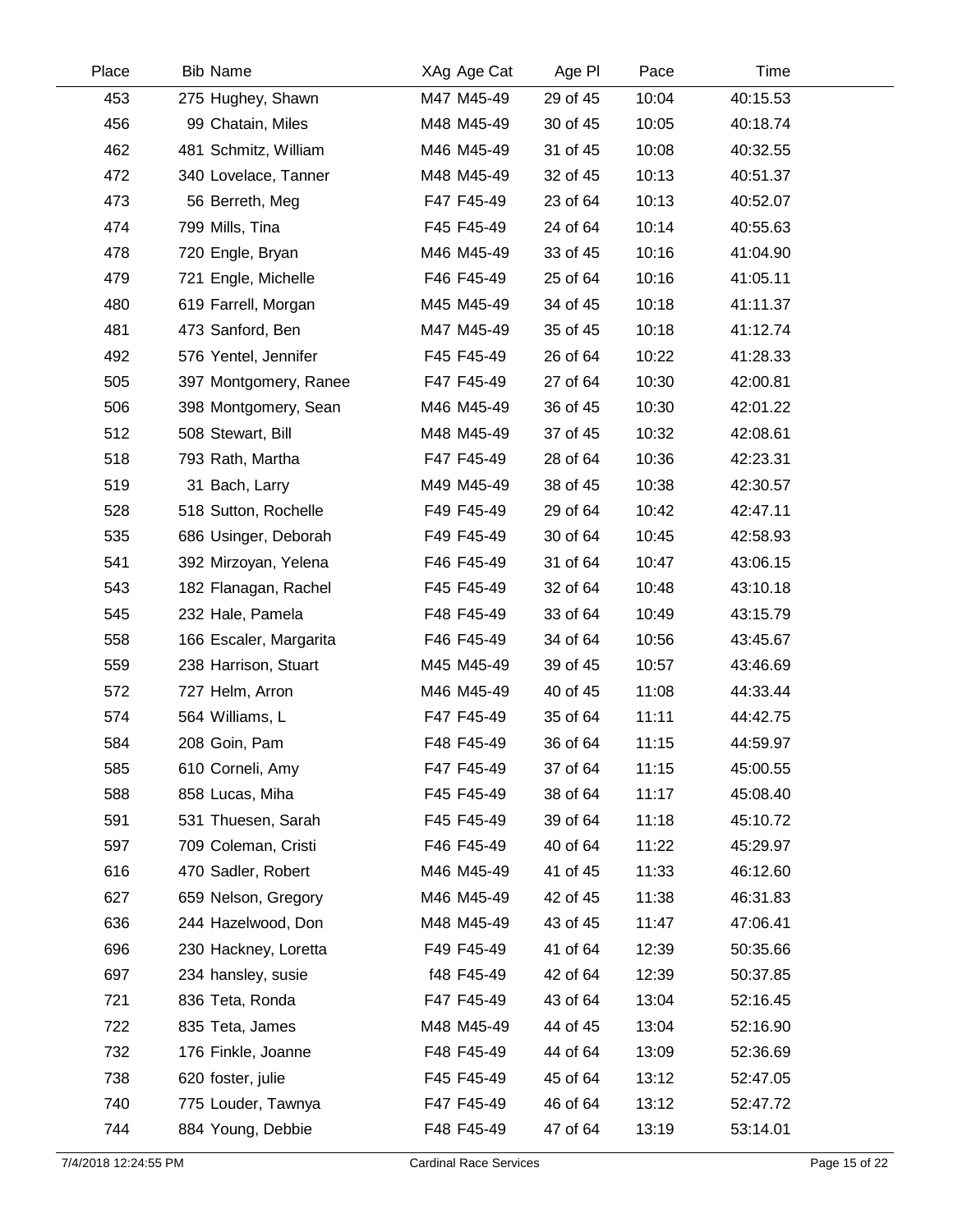| Place    | <b>Bib Name</b>               | XAg Age Cat | Age PI   | Pace  | Time        |  |
|----------|-------------------------------|-------------|----------|-------|-------------|--|
| 746      | 157 Dougherty, James          | M46 M45-49  | 45 of 45 | 13:19 | 53:17.12    |  |
| 752      | 148 Deese, Christy            | F46 F45-49  | 48 of 64 | 13:27 | 53:49.96    |  |
| 760      | 111 Chnupa, Christine         | F47 F45-49  | 49 of 64 | 13:36 | 54:22.68    |  |
| 764      | 216 Gosselin, Tracy           | F47 F45-49  | 50 of 64 | 13:38 | 54:31.04    |  |
| 766      | 898 Stephenson, Ann           | F46 F45-49  | 51 of 64 | 13:39 | 54:35.61    |  |
| 769      | 95 Caspin-wagner, Keren       | F45 F45-49  | 52 of 64 | 13:45 | 54:59.92    |  |
| 781      | 646 Lowery, Kay               | F45 F45-49  | 53 of 64 | 14:12 | 56:49.47    |  |
| 783      | 362 Mcclung, Julia            | F46 F45-49  | 54 of 64 | 14:16 | 57:05.52    |  |
| 791      | 427 Pavilonis, Helen          | F47 F45-49  | 55 of 64 | 14:33 | 58:13.93    |  |
| 797      | 597 Cardona, Danielle         | F47 F45-49  | 56 of 64 | 14:41 | 58:44.87    |  |
| 798      | 186 French, Sally             | F48 F45-49  | 57 of 64 | 14:42 | 58:47.16    |  |
| 822      | 79 Brown, Amy                 | F46 F45-49  | 58 of 64 | 15:47 | 01:03:09.33 |  |
| 824      | 439 Pollock, Kelly            | F46 F45-49  | 59 of 64 | 15:49 | 01:03:14.21 |  |
| 842      | 729 Kachgal, Tara             | F48 F45-49  | 60 of 64 | 16:48 | 01:07:11.92 |  |
| 843      | 822 Wertley-Rotenberry, Julia | F47 F45-49  | 61 of 64 | 16:51 | 01:07:23.60 |  |
| 851      | 253 Hicks, Freda              | F45 F45-49  | 62 of 64 | 18:15 | 01:12:58.79 |  |
| 857      | 87 Cabrera, Rebeca            | F49 F45-49  | 63 of 64 | 18:44 | 01:14:56.41 |  |
| 859      | 136 Crabtree, Kelley          | F49 F45-49  | 64 of 64 | 19:20 | 01:17:21.90 |  |
| 50 to 54 |                               |             |          |       |             |  |
| 36       | 867 Sexton, Paul              | M50 M50-54  | 1 of 41  | 06:28 | 25:50.39    |  |
| 101      | 266 Hoole, Brunson            | M51 M50-54  | 2 of 41  | 07:21 | 29:24.77    |  |
| 130      | 777 Lambropoulos, Yanni       | M52 M50-54  | 3 of 41  | 07:39 | 30:34.92    |  |
| 131      | 699 Younts, JoAnna            | F50 F50-54  | 1 of 42  | 07:40 | 30:41.80    |  |
| 144      | 617 duncan, richard           | M52 M50-54  | 4 of 41  | 07:46 | 31:02.60    |  |
| 150      | 480 Schmidt, Blaine           | m51 M50-54  | 5 of 41  | 07:47 | 31:07.14    |  |
| 166      | 62 Bigler, Roy                | M50 M50-54  | 6 of 41  | 07:57 | 31:46.75    |  |
| 187      | 816 Cotton, Christine         | F52 F50-54  | 2 of 42  | 08:06 | 32:23.79    |  |
| 203      | 120 Cloke, Gordon             | M53 M50-54  | 7 of 41  | 08:14 | 32:54.04    |  |
| 205      | 418 Ollila, Mary              | F53 F50-54  | 3 of 42  | 08:14 | 32:55.01    |  |
| 214      | 865 Husen, Jeffrey            | M54 M50-54  | 8 of 41  | 08:20 | 33:20.86    |  |
| 216      | 110 Chiti, Melissa            | F52 F50-54  | 4 of 42  | 08:21 | 33:22.33    |  |
| 226      | 419 Olson, Chris              | M53 M50-54  | 9 of 41  | 08:28 | 33:51.35    |  |
| 230      | 276 Hull, Bill                | M54 M50-54  | 10 of 41 | 08:31 | 34:02.64    |  |
| 234      | 14 Alexander, John            | M51 M50-54  | 11 of 41 | 08:33 | 34:11.99    |  |
| 242      | 862 Bell, Neil                | M52 M50-54  | 12 of 41 | 08:37 | 34:27.04    |  |
| 275      | 47 Beatty, Brian Gyro         | M54 M50-54  | 13 of 41 | 08:51 | 35:24.04    |  |
| 282      | 226 Gunn, Kevin               | M51 M50-54  | 14 of 41 | 08:53 | 35:32.25    |  |
| 283      | 748 Williams, Christianna     | F54 F50-54  | 5 of 42  | 08:54 | 35:34.82    |  |
| 287      | 530 Thomas, Sonia             | F51 F50-54  | 6 of 42  | 08:55 | 35:40.35    |  |
| 296      | 312 Kinyamu, Harriet          | F53 F50-54  | 7 of 42  | 08:58 | 35:52.04    |  |
| 298      | 881 Cooner, Ed                | M50 M50-54  | 15 of 41 | 08:58 | 35:52.51    |  |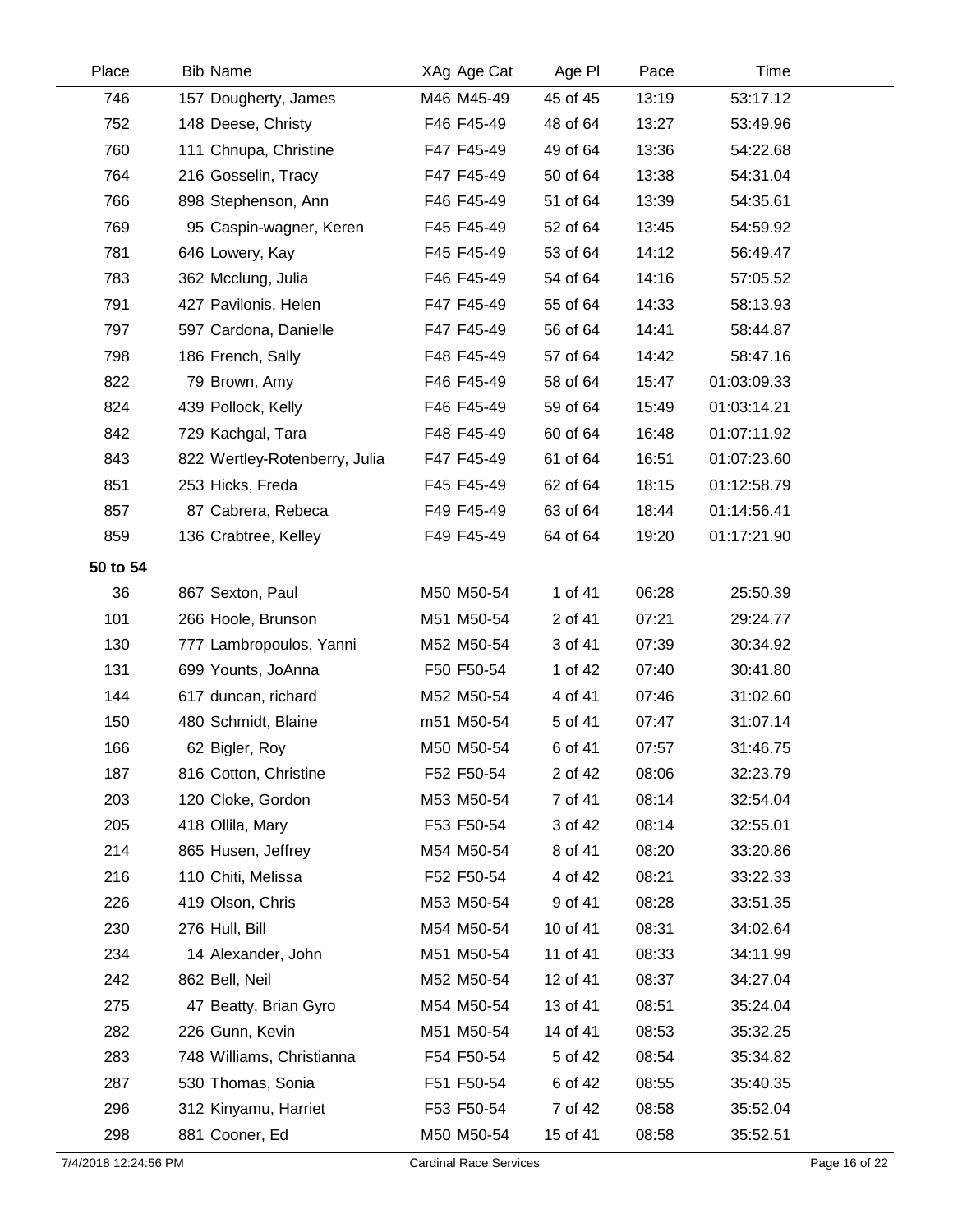| Place | <b>Bib Name</b>            | XAg Age Cat | Age PI   | Pace  | Time     |  |
|-------|----------------------------|-------------|----------|-------|----------|--|
| 306   | 710 Combs, Chris           | M50 M50-54  | 16 of 41 | 09:00 | 36:00.70 |  |
| 308   | 668 Ramsden, Dale          | M54 M50-54  | 17 of 41 | 09:01 | 36:02.73 |  |
| 309   | 796 Wallace, Tina          | F50 F50-54  | 8 of 42  | 09:01 | 36:05.12 |  |
| 310   | 556 Wessell, Laura         | F50 F50-54  | 9 of 42  | 09:02 | 36:07.15 |  |
| 317   | 743 Segovia, Jose          | M53 M50-54  | 18 of 41 | 09:05 | 36:19.98 |  |
| 319   | 68 Blue, Christopher       | M50 M50-54  | 19 of 41 | 09:05 | 36:20.22 |  |
| 330   | 772 Astrike, Nancy         | F51 F50-54  | 10 of 42 | 09:09 | 36:37.21 |  |
| 334   | 629 Hede, Karyn            | F53 F50-54  | 11 of 42 | 09:12 | 36:47.26 |  |
| 353   | 889 Stern, Richard         | M51 M50-54  | 20 of 41 | 09:18 | 37:13.02 |  |
| 362   | 65 Bizik, Elizabeth        | F51 F50-54  | 12 of 42 | 09:20 | 37:20.63 |  |
| 376   | 210 Goldman, Brian         | m52 M50-54  | 21 of 41 | 09:30 | 38:00.61 |  |
| 396   | 317 la via, maria          | f54 F50-54  | 13 of 42 | 09:41 | 38:44.60 |  |
| 403   | 603 Causey, Jeff           | M52 M50-54  | 22 of 41 | 09:43 | 38:53.64 |  |
| 418   | 872 Harkins, Heidi         | F54 F50-54  | 14 of 42 | 09:49 | 39:15.46 |  |
| 424   | 794 Murphy, Brian          | M54 M50-54  | 23 of 41 | 09:53 | 39:30.18 |  |
| 428   | 417 Ollila, David          | M54 M50-54  | 24 of 41 | 09:54 | 39:37.19 |  |
| 444   | 807 Booth, Donna           | F53 F50-54  | 15 of 42 | 10:02 | 40:07.21 |  |
| 446   | 866 Strain, Betsy          | F52 F50-54  | 16 of 42 | 10:03 | 40:10.01 |  |
| 457   | 406 Naegele, Robert        | M54 M50-54  | 25 of 41 | 10:05 | 40:20.53 |  |
| 465   | 461 Roberson, Mary-Russell | F54 F50-54  | 17 of 42 | 10:11 | 40:44.85 |  |
| 468   | 653 Mills, Karin           | F52 F50-54  | 18 of 42 | 10:12 | 40:46.33 |  |
| 475   | 886 Correia, Joao          | M50 M50-54  | 26 of 41 | 10:15 | 41:00.93 |  |
| 497   | 197 Gertis, Karla          | F54 F50-54  | 19 of 42 | 10:25 | 41:39.31 |  |
| 537   | 805 Tornai, Martin         | M51 M50-54  | 27 of 41 | 10:45 | 43:00.80 |  |
| 547   | 550 Watterson, Carolyn     | F51 F50-54  | 20 of 42 | 10:50 | 43:21.14 |  |
| 548   | 667 Raburn, Stephen        | M52 M50-54  | 28 of 41 | 10:50 | 43:21.65 |  |
| 552   | 310 kilts, priscilla       | f50 F50-54  | 21 of 42 | 10:54 | 43:36.03 |  |
| 553   | 15 Alexander, Karen        | F53 F50-54  | 22 of 42 | 10:54 | 43:36.08 |  |
| 570   | 726 Heafner, Tricia        | F53 F50-54  | 23 of 42 | 11:08 | 44:30.86 |  |
| 576   | 478 Scaggs, Donna          | F54 F50-54  | 24 of 42 | 11:11 | 44:43.22 |  |
| 599   | 66 Bizik, Jeffery          | M51 M50-54  | 29 of 41 | 11:23 | 45:33.11 |  |
| 612   | 672 RICHARDSON, LANCE      | M54 M50-54  | 30 of 41 | 11:31 | 46:03.24 |  |
| 615   | 725 Heafner, Greg          | M54 M50-54  | 31 of 41 | 11:33 | 46:10.76 |  |
| 617   | 861 Swinson, Chris         | M50 M50-54  | 32 of 41 | 11:34 | 46:15.50 |  |
| 631   | 851 Riggle, Sara           | F54 F50-54  | 25 of 42 | 11:40 | 46:40.07 |  |
| 634   | 745 simmonds, junior       | M50 M50-54  | 33 of 41 | 11:44 | 46:55.80 |  |
| 641   | 129 CORKEN, JAMES          | M51 M50-54  | 34 of 41 | 11:55 | 47:39.46 |  |
| 646   | 444 Price, Kim             | F51 F50-54  | 26 of 42 | 12:03 | 48:12.63 |  |
| 660   | 297 Kankelfritz, Tessa     | F54 F50-54  | 27 of 42 | 12:12 | 48:48.97 |  |
| 678   | 824 Van Ark, Gwen          | F54 F50-54  | 28 of 42 | 12:25 | 49:40.45 |  |
| 699   | 371 McLaughlin, David      | M52 M50-54  | 35 of 41 | 12:41 | 50:43.25 |  |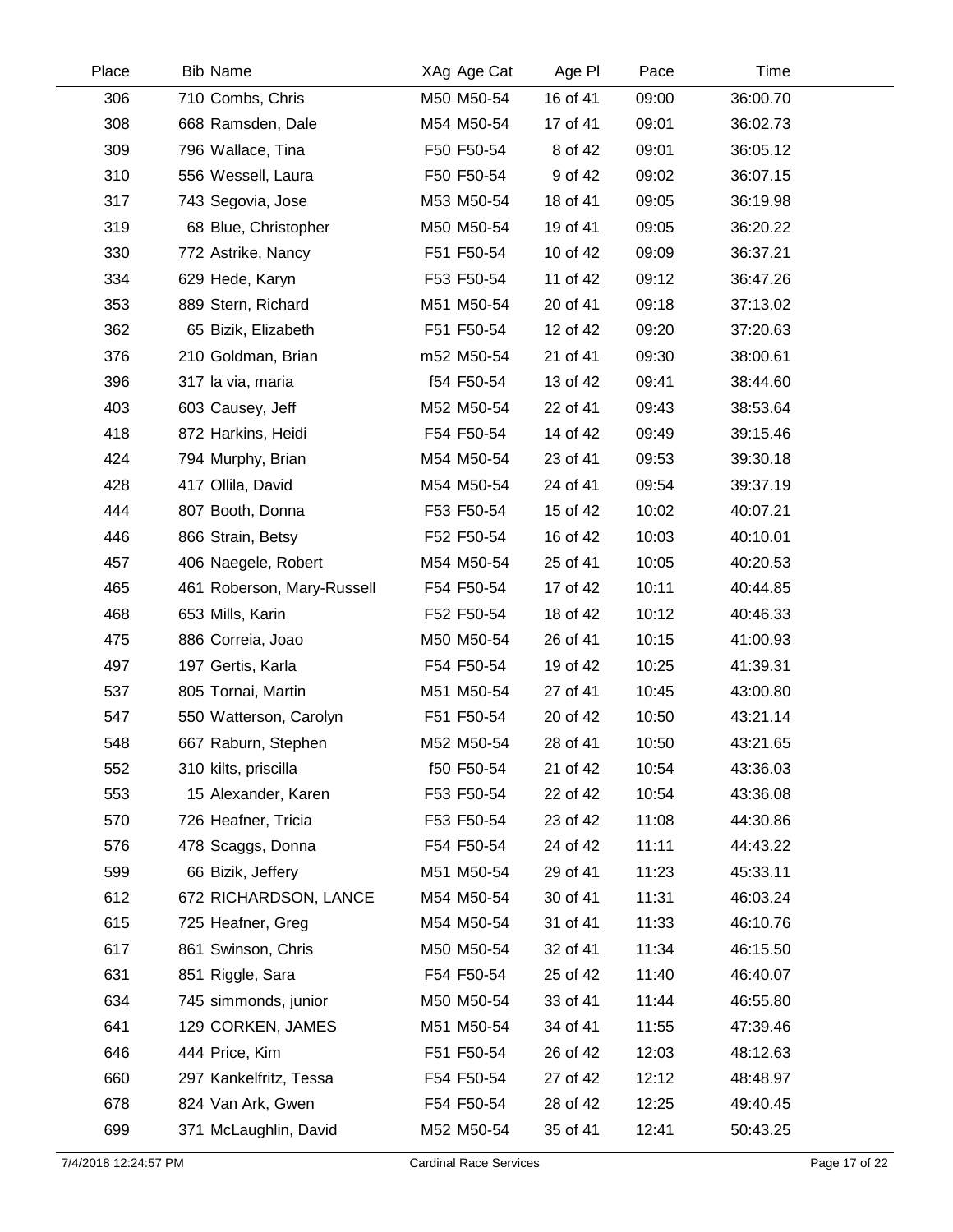| Place                | <b>Bib Name</b>        | XAg Age Cat                   | Age PI   | Pace  | Time        |               |
|----------------------|------------------------|-------------------------------|----------|-------|-------------|---------------|
| 700                  | 242 Hawes, LaDeane     | F54 F50-54                    | 29 of 42 | 12:42 | 50:49.37    |               |
| 726                  | 817 Cotton, John       | M53 M50-54                    | 36 of 41 | 13:05 | 52:18.71    |               |
| 727                  | 719 Durr, Amy          | F51 F50-54                    | 30 of 42 | 13:06 | 52:22.18    |               |
| 731                  | 343 Maclay, Michelle   | F51 F50-54                    | 31 of 42 | 13:09 | 52:34.86    |               |
| 742                  | 640 Lake, James        | M50 M50-54                    | 37 of 41 | 13:13 | 52:51.55    |               |
| 750                  | 334 Lippy, Jeffrey     | M54 M50-54                    | 38 of 41 | 13:27 | 53:46.83    |               |
| 753                  | 333 Lippy, Christine   | F50 F50-54                    | 32 of 42 | 13:28 | 53:50.10    |               |
| 757                  | 594 Brown, Timothy     | M54 M50-54                    | 39 of 41 | 13:32 | 54:07.66    |               |
| 758                  | 188 Frosina, Michelle  | F54 F50-54                    | 33 of 42 | 13:34 | 54:17.58    |               |
| 763                  | 436 Plambeck, Mary Ann | F52 F50-54                    | 34 of 42 | 13:38 | 54:31.01    |               |
| 770                  | 883 Kearsley, Chad     | M52 M50-54                    | 40 of 41 | 13:47 | 55:06.71    |               |
| 790                  | 430 Pedersen, Kurt     | M52 M50-54                    | 41 of 41 | 14:33 | 58:11.96    |               |
| 802                  | 22 Apperson, Karen     | F54 F50-54                    | 35 of 42 | 14:46 | 59:02.97    |               |
| 805                  | 913 Chanis, Berlinda   | F54 F50-54                    | 36 of 42 | 14:51 | 59:23.99    |               |
| 817                  | 225 Gunn, Elizabeth    | F51 F50-54                    | 37 of 42 | 15:17 | 01:01:09.37 |               |
| 818                  | 730 kohout, Melissa    | F52 F50-54                    | 38 of 42 | 15:21 | 01:01:22.95 |               |
| 819                  | 220 Greene, Jessica    | F50 F50-54                    | 39 of 42 | 15:28 | 01:01:53.15 |               |
| 829                  | 96 Cassely, Mary Beth  | F51 F50-54                    | 40 of 42 | 16:18 | 01:05:10.21 |               |
| 856                  | 125 Columbos, Marilyn  | F51 F50-54                    | 41 of 42 | 18:44 | 01:14:55.87 |               |
| 858                  | 233 Hamilton, Deanna   | F54 F50-54                    | 42 of 42 | 19:20 | 01:17:20.85 |               |
| 55 to 59             |                        |                               |          |       |             |               |
| 46                   | 495 Slade, Gary        | M59 M55-59                    | 1 of 36  | 06:36 | 26:23.55    |               |
| 50                   | 37 Barbari, Gary       | M59 M55-59                    | 2 of 36  | 06:39 | 26:36.98    |               |
| 75                   | 279 Hussey, Jon        | M56 M55-59                    | 3 of 36  | 07:04 | 28:14.14    |               |
| 86                   | 314 Knight, Rodney     | M57 M55-59                    | 4 of 36  | 07:12 | 28:47.07    |               |
| 97                   | 701 Allyne, Kristin    | F57 F55-59                    | 1 of 42  | 07:17 | 29:08.99    |               |
| 100                  | 457 Rice, Gary         | M58 M55-59                    | 5 of 36  | 07:19 | 29:14.76    |               |
| 107                  | 443 Prabucki, Bernard  | M56 M55-59                    | 6 of 36  | 07:25 | 29:40.13    |               |
| 111                  | 259 Hoerger, Tom       | M59 M55-59                    | 7 of 36  | 07:27 | 29:48.29    |               |
| 121                  | 454 Rees, John         | M58 M55-59                    | 8 of 36  | 07:35 | 30:18.37    |               |
| 134                  | 380 Merron, Jeff       | M56 M55-59                    | 9 of 36  | 07:43 | 30:50.19    |               |
| 148                  | 778 Shelnutt, Gary     | M56 M55-59                    | 10 of 36 | 07:46 | 31:05.35    |               |
| 149                  | 395 montelli, john     | M59 M55-59                    | 11 of 36 | 07:47 | 31:06.77    |               |
| 186                  | 492 Shilling, Michael  | M58 M55-59                    | 12 of 36 | 08:06 | 32:23.34    |               |
| 201                  | 587 Armstrong, Mike    | M58 M55-59                    | 13 of 36 | 08:12 | 32:49.84    |               |
| 206                  | 189 Frosina, Thomas    | M55 M55-59                    | 14 of 36 | 08:14 | 32:55.73    |               |
| 212                  | 614 Dempsey, Molly     | f56 F55-59                    | 2 of 42  | 08:20 | 33:19.70    |               |
| 233                  | 552 Weaver, David      | M59 M55-59                    | 15 of 36 | 08:33 | 34:10.41    |               |
| 236                  | 240 Harwell, Jane      | F55 F55-59                    | 3 of 42  | 08:33 | 34:13.85    |               |
| 239                  | 264 Holland, Holly     | F56 F55-59                    | 4 of 42  | 08:35 | 34:18.70    |               |
| 264                  | 522 Szymkowski, Mary   | F55 F55-59                    | 5 of 42  | 08:46 | 35:05.25    |               |
| 7/4/2018 12:24:58 PM |                        | <b>Cardinal Race Services</b> |          |       |             | Page 18 of 22 |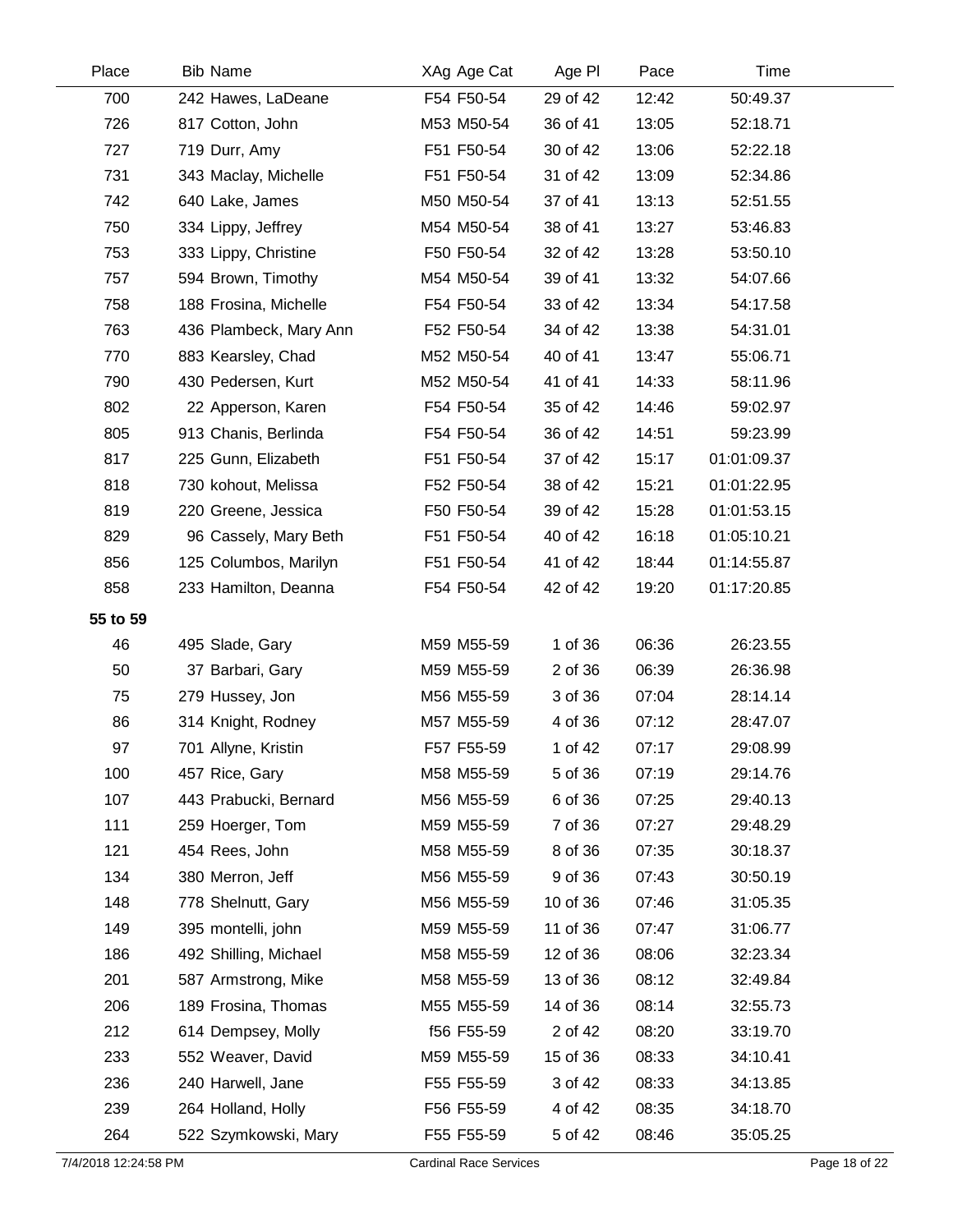| Place | <b>Bib Name</b>               | XAg Age Cat | Age PI   | Pace  | Time     |  |
|-------|-------------------------------|-------------|----------|-------|----------|--|
| 271   | 605 Chesser, Susan            | F55 F55-59  | 6 of 42  | 08:50 | 35:20.33 |  |
| 278   | 404 Mullis, Randy             | M58 M55-59  | 16 of 36 | 08:52 | 35:29.91 |  |
| 302   | 606 Chesser, William          | M55 M55-59  | 17 of 36 | 08:59 | 35:56.88 |  |
| 320   | 560 Whittle, Daniel           | M55 M55-59  | 18 of 36 | 09:05 | 36:20.85 |  |
| 322   | 377 McVeigh, Patrick          | M57 M55-59  | 19 of 36 | 09:06 | 36:23.98 |  |
| 331   | 599 Carter, Patty             | F56 F55-59  | 7 of 42  | 09:10 | 36:40.31 |  |
| 341   | 373 McNeish, Marya            | F55 F55-59  | 8 of 42  | 09:13 | 36:51.69 |  |
| 364   | 98 Caviness, Lewis            | M55 M55-59  | 20 of 36 | 09:21 | 37:22.69 |  |
| 381   | 716 Dixon, Bob                | M59 M55-59  | 21 of 36 | 09:32 | 38:09.69 |  |
| 382   | 423 Overdahl, Michael         | M58 M55-59  | 22 of 36 | 09:33 | 38:11.01 |  |
| 414   | 301 Kauftheil, Randy          | M59 M55-59  | 23 of 36 | 09:47 | 39:06.37 |  |
| 429   | 348 mandeville-long, anne     | f59 F55-59  | 9 of 42  | 09:55 | 39:40.12 |  |
| 434   | 586 Armstrong, Jen            | F56 F55-59  | 10 of 42 | 09:57 | 39:46.48 |  |
| 437   | 483 Scott, Carroll            | F55 F55-59  | 11 of 42 | 09:58 | 39:52.12 |  |
| 439   | 524 Taylor, Ken               | M55 M55-59  | 24 of 36 | 09:59 | 39:54.18 |  |
| 451   | 228 Guy, Cid                  | F55 F55-59  | 12 of 42 | 10:04 | 40:14.22 |  |
| 454   | 628 Hayman, Ken               | M55 M55-59  | 25 of 36 | 10:04 | 40:15.96 |  |
| 470   | 222 Greiner, John             | M57 M55-59  | 26 of 36 | 10:13 | 40:50.58 |  |
| 482   | 265 Holt, Kate                | F56 F55-59  | 13 of 42 | 10:19 | 41:16.01 |  |
| 485   | 613 Dempsey, Bert             | M57 M55-59  | 27 of 36 | 10:19 | 41:17.62 |  |
| 499   | 514 Sun, Zu-Wen               | M58 M55-59  | 28 of 36 | 10:28 | 41:53.61 |  |
| 520   | 767 Nason, Ellen              | F55 F55-59  | 14 of 42 | 10:38 | 42:31.35 |  |
| 521   | 388 Miller-Grandvaux, Yolande | F59 F55-59  | 15 of 42 | 10:39 | 42:36.89 |  |
| 526   | 193 Garber, Dale              | M56 M55-59  | 29 of 36 | 10:41 | 42:42.70 |  |
| 569   | 221 Greiner, Janice           | F58 F55-59  | 16 of 42 | 11:05 | 44:21.37 |  |
| 590   | 541 Valsing, Eli              | F55 F55-59  | 17 of 42 | 11:18 | 45:10.12 |  |
| 606   | 573 Woodward, Kim             | F56 F55-59  | 18 of 42 | 11:26 | 45:44.50 |  |
| 618   | 859 Davis, Eric               | M56 M55-59  | 30 of 36 | 11:34 | 46:15.67 |  |
| 626   | 549 Watson, Teresa            | F55 F55-59  | 19 of 42 | 11:37 | 46:29.16 |  |
| 633   | 658 Nelson, Christine         | F59 F55-59  | 20 of 42 | 11:44 | 46:55.44 |  |
| 640   | 578 Young, Deb                | F55 F55-59  | 21 of 42 | 11:53 | 47:31.19 |  |
| 656   | 25 Arnel, Tom                 | M55 M55-59  | 31 of 36 | 12:09 | 48:35.41 |  |
| 676   | 75 Bresler, Lynne             | F59 F55-59  | 22 of 42 | 12:24 | 49:35.28 |  |
| 701   | 358 Matti, Clare              | F56 F55-59  | 23 of 42 | 12:44 | 50:55.77 |  |
| 705   | 318 Lane, Carolyn             | F57 F55-59  | 24 of 42 | 12:46 | 51:02.50 |  |
| 710   | 290 Jordan, Patti             | F59 F55-59  | 25 of 42 | 12:51 | 51:23.86 |  |
| 712   | 538 Tsin, Judith              | F58 F55-59  | 26 of 42 | 12:51 | 51:25.63 |  |
| 715   | 311 Kimbell, Julia            | F57 F55-59  | 27 of 42 | 13:00 | 51:58.31 |  |
| 728   | 271 Howes, Cathy              | F56 F55-59  | 28 of 42 | 13:06 | 52:22.74 |  |
| 734   | 173 Fields, Debra             | F55 F55-59  | 29 of 42 | 13:10 | 52:39.71 |  |
| 735   | 682 SUMMERS, JANICE           | F57 F55-59  | 30 of 42 | 13:10 | 52:41.96 |  |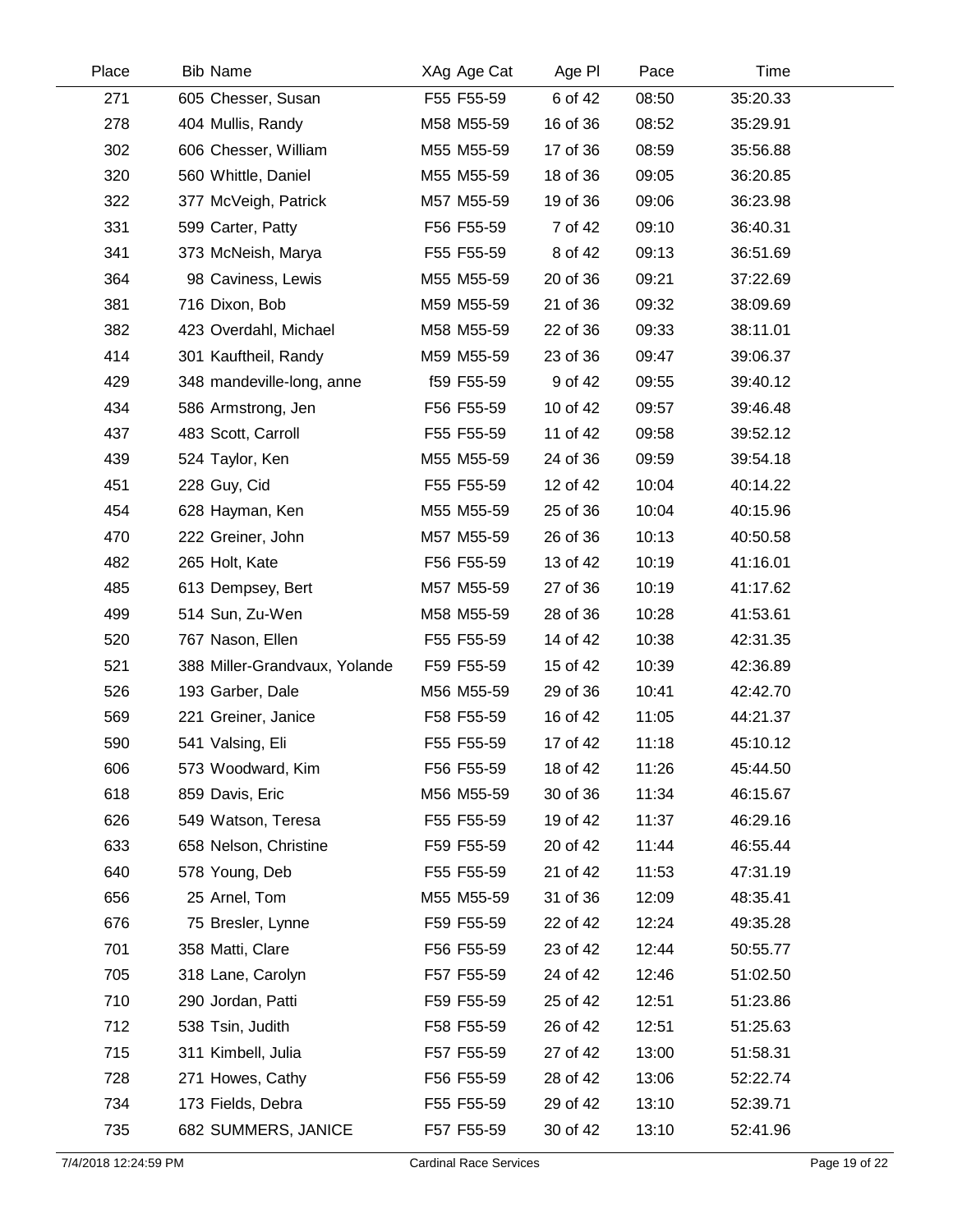| Place    | <b>Bib Name</b>         | XAg Age Cat | Age PI   | Pace  | Time        |  |
|----------|-------------------------|-------------|----------|-------|-------------|--|
| 771      | 739 Nycum, Lars         | M55 M55-59  | 32 of 36 | 13:47 | 55:09.56    |  |
| 774      | 547 Wallace, Teri       | F55 F55-59  | 31 of 42 | 13:56 | 55:45.83    |  |
| 787      | 347 Malkin, Robert      | M56 M55-59  | 33 of 36 | 14:28 | 57:52.70    |  |
| 793      | 513 Sturgeon, Mary      | F56 F55-59  | 32 of 42 | 14:37 | 58:26.71    |  |
| 806      | 102 Chavis, Ed          | M56 M55-59  | 34 of 36 | 14:51 | 59:24.02    |  |
| 809      | 843 Murphy, Maura       | F56 F55-59  | 33 of 42 | 15:05 | 01:00:18.17 |  |
| 821      | 902 Dixon, Lisa         | F56 F55-59  | 34 of 42 | 15:43 | 01:02:51.56 |  |
| 827      | 482 Schubert, Nancy     | F56 F55-59  | 35 of 42 | 16:09 | 01:04:34.90 |  |
| 830      | 453 Rape, Marie         | F56 F55-59  | 36 of 42 | 16:18 | 01:05:10.36 |  |
| 831      | 85 Buse, John           | M59 M55-59  | 35 of 36 | 16:18 | 01:05:11.27 |  |
| 832      | 627 Hayman, Dixie       | F56 F55-59  | 37 of 42 | 16:19 | 01:05:15.47 |  |
| 835      | 152 DeMasi, John        | M59 M55-59  | 36 of 36 | 16:20 | 01:05:21.55 |  |
| 836      | 151 DeMasi, Janina      | F56 F55-59  | 38 of 42 | 16:20 | 01:05:21.76 |  |
| 837      | 849 Blevins, Lisa       | F55 F55-59  | 39 of 42 | 16:21 | 01:05:22.91 |  |
| 840      | 11 Alani, Arzina        | F57 F55-59  | 40 of 42 | 16:39 | 01:06:34.47 |  |
| 844      | 360 Mcbarnette, Camilla | F59 F55-59  | 41 of 42 | 16:57 | 01:07:47.72 |  |
| 860      | 424 Owen, Missy         | F57 F55-59  | 42 of 42 | 19:20 | 01:17:21.91 |  |
| 60 to 64 |                         |             |          |       |             |  |
| 44       | 413 Nickodem, Kevin     | M61 M60-64  | 1 of 24  | 06:32 | 26:07.73    |  |
| 77       | 132 Couper, David       | M63 M60-64  | 2 of 24  | 07:04 | 28:15.78    |  |
| 91       | 26 Astrachan, Owen      | M62 M60-64  | 3 of 24  | 07:15 | 28:59.09    |  |
| 117      | 815 Paul, Eric          | M60 M60-64  | 4 of 24  | 07:30 | 30:01.43    |  |
| 154      | 359 Matti, Michael      | M60 M60-64  | 5 of 24  | 07:49 | 31:14.30    |  |
| 157      | 489 Shelton, Ken        | M61 M60-64  | 6 of 24  | 07:49 | 31:17.48    |  |
| 171      | 195 Gardner, Joanne     | F63 F60-64  | 1 of 16  | 08:01 | 32:05.90    |  |
| 184      | 797 Wallace, Duncan     | M63 M60-64  | 7 of 24  | 08:06 | 32:22.04    |  |
| 207      | 544 vaught, michael     | M60 M60-64  | 8 of 24  | 08:15 | 33:00.06    |  |
| 248      | 54 Berlind, John        | M60 M60-64  | 9 of 24  | 08:39 | 34:37.30    |  |
| 259      | 379 merritt, kathy      | F64 F60-64  | 2 of 16  | 08:43 | 34:52.13    |  |
| 286      | 86 Byerly, Wesley       | M61 M60-64  | 10 of 24 | 08:55 | 35:40.10    |  |
| 343      | 73 Brecher, Mark        | M62 M60-64  | 11 of 24 | 09:13 | 36:53.59    |  |
| 390      | 330 Li, Vivian          | F60 F60-64  | 3 of 16  | 09:36 | 38:24.45    |  |
| 406      | 456 Rice, Brandon       | M64 M60-64  | 12 of 24 | 09:44 | 38:56.39    |  |
| 433      | 542 Van Wert, Sally     | F60 F60-64  | 4 of 16  | 09:56 | 39:42.95    |  |
| 455      | 465 Rosen, Norm         | m64 M60-64  | 13 of 24 | 10:05 | 40:18.46    |  |
| 487      | 897 Silver, Jay         | M62 M60-64  | 14 of 24 | 10:20 | 41:20.18    |  |
| 490      | 505 SMITH, SUSAN        | F60 F60-64  | 5 of 16  | 10:21 | 41:25.15    |  |
| 514      | 464 Rosen, Maureen      | F61 F60-64  | 6 of 16  | 10:33 | 42:13.43    |  |
| 534      | 877 Petrin, Pete        | M61 M60-64  | 15 of 24 | 10:44 | 42:56.82    |  |
| 571      | 344 Madden, Michael     | M63 M60-64  | 16 of 24 | 11:08 | 44:33.25    |  |
| 573      | 198 Ghio, Andrew        | M63 M60-64  | 17 of 24 | 11:09 | 44:34.64    |  |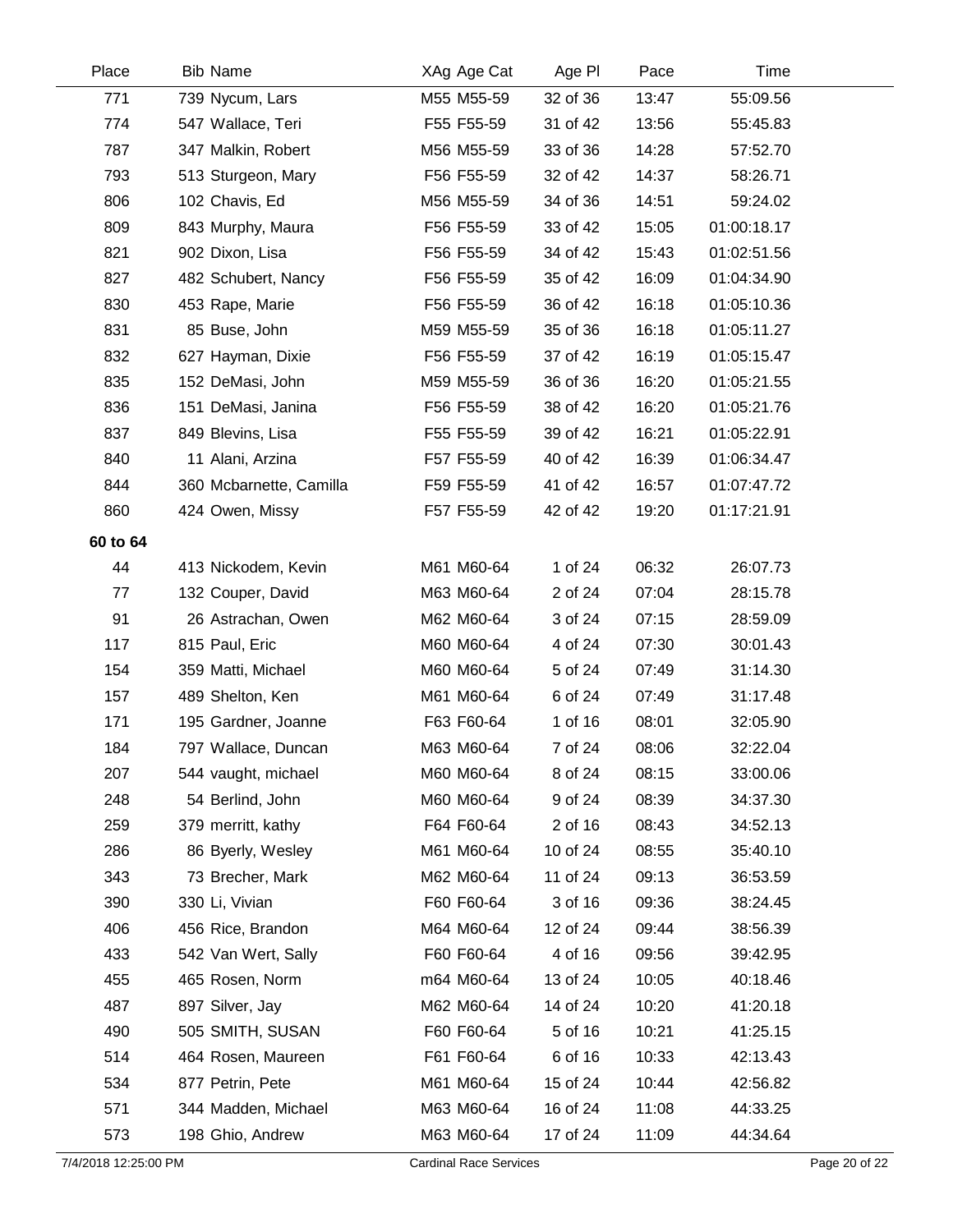| Place    | <b>Bib Name</b>           | XAg Age Cat | Age PI   | Pace  | Time        |  |
|----------|---------------------------|-------------|----------|-------|-------------|--|
| 600      | 196 Gartman, Jamie        | M64 M60-64  | 18 of 24 | 11:24 | 45:37.22    |  |
| 601      | 190 Gainey, Sandy         | F62 F60-64  | 7 of 16  | 11:24 | 45:37.35    |  |
| 621      | 885 Pooley, Paul          | M63 M60-64  | 19 of 24 | 11:34 | 46:18.00    |  |
| 629      | 557 WHALEN, CHARLES       | M61 M60-64  | 20 of 24 | 11:39 | 46:34.65    |  |
| 630      | 571 Woodward, Brian       | M62 M60-64  | 21 of 24 | 11:39 | 46:35.62    |  |
| 647      | 131 Cotton, Dave          | M62 M60-64  | 22 of 24 | 12:05 | 48:19.95    |  |
| 654      | 647 Marcus, Cheryl        | F64 F60-64  | 8 of 16  | 12:08 | 48:31.72    |  |
| 658      | 245 Heaton, Ruth          | F62 F60-64  | 9 of 16  | 12:11 | 48:44.13    |  |
| 664      | 219 Greene, Deb           | F61 F60-64  | 10 of 16 | 12:15 | 49:00.90    |  |
| 665      | 289 Jordan, Joanne        | F63 F60-64  | 11 of 16 | 12:15 | 49:01.25    |  |
| 679      | 304 Kelchner, David       | M64 M60-64  | 23 of 24 | 12:25 | 49:41.95    |  |
| 682      | 626 Hart, Robert          | M64 M60-64  | 24 of 24 | 12:27 | 49:49.44    |  |
| 692      | 829 Yoder, Nancy          | F62 F60-64  | 12 of 16 | 12:33 | 50:10.78    |  |
| 711      | 810 Varblow, Linda        | F63 F60-64  | 13 of 16 | 12:51 | 51:25.52    |  |
| 785      | 553 Webb, Kristi          | F61 F60-64  | 14 of 16 | 14:20 | 57:21.19    |  |
| 838      | 145 Day, Kay              | F64 F60-64  | 15 of 16 | 16:33 | 01:06:10.24 |  |
| 855      | 910 Ramsey, Teresa        | F60 F60-64  | 16 of 16 | 18:44 | 01:14:55.45 |  |
| 65 to 69 |                           |             |          |       |             |  |
| 89       | 802 Pendergraph, James    | M65 M65-69  | 1 of 13  | 07:14 | 28:55.02    |  |
| 151      | 393 Mitchell, Roger       | M68 M65-69  | 2 of 13  | 07:47 | 31:09.54    |  |
| 238      | 751 Lachiewicz, Paul      | M66 M65-69  | 3 of 13  | 08:34 | 34:16.76    |  |
| 279      | 257 Hinton, Glen          | M65 M65-69  | 4 of 13  | 08:53 | 35:30.27    |  |
| 347      | 272 Huber, Andy           | M68 M65-69  | 5 of 13  | 09:14 | 36:56.30    |  |
| 431      | 339 long, robert          | m67 M65-69  | 6 of 13  | 09:55 | 39:40.62    |  |
| 460      | 828 Karpinos, Ralph       | M68 M65-69  | 7 of 13  | 10:06 | 40:24.86    |  |
| 466      | 671 Retsch-Bogart, George | M65 M65-69  | 8 of 13  | 10:11 | 40:45.50    |  |
| 491      | 52 Bell, Mark             | M65 M65-69  | 9 of 13  | 10:22 | 41:28.04    |  |
| 502      | 811 Kleinhammes, Alfred   | M67 M65-69  | 10 of 13 | 10:30 | 41:58.63    |  |
| 504      | 149 Della Vecchia, Leo    | M67 M65-69  | 11 of 13 | 10:30 | 42:00.14    |  |
| 561      | 252 Hetherington, Seth    | m65 M65-69  | 12 of 13 | 10:57 | 43:49.53    |  |
| 583      | 69 Boone, Joan            | F65 F65-69  | 1 of 14  | 11:14 | 44:57.58    |  |
| 624      | 893 Wolf, Susan           | F65 F65-69  | 2 of 14  | 11:36 | 46:23.52    |  |
| 642      | 163 Engle, Cindy          | F68 F65-69  | 3 of 14  | 11:56 | 47:42.09    |  |
| 702      | 590 BAKER, LYNDA          | F67 F65-69  | 4 of 14  | 12:45 | 50:59.95    |  |
| 807      | 451 Rankin, Katie         | F68 F65-69  | 5 of 14  | 14:57 | 59:47.48    |  |
| 812      | 258 Hinton, Pam           | F65 F65-69  | 6 of 14  | 15:07 | 01:00:26.19 |  |
| 813      | 251 Hetherington, Jean    | F66 F65-69  | 7 of 14  | 15:13 | 01:00:50.64 |  |
| 825      | 39 Barnes, Patricia       | F66 F65-69  | 8 of 14  | 15:52 | 01:03:26.17 |  |
| 833      | 691 west, tracey          | F65 F65-69  | 9 of 14  | 16:20 | 01:05:18.13 |  |
| 834      | 416 OBrien, Lynne         | F67 F65-69  | 10 of 14 | 16:20 | 01:05:18.35 |  |
| 841      | 752 Lachiewicz, Ave       | F66 F65-69  | 11 of 14 | 16:39 | 01:06:35.92 |  |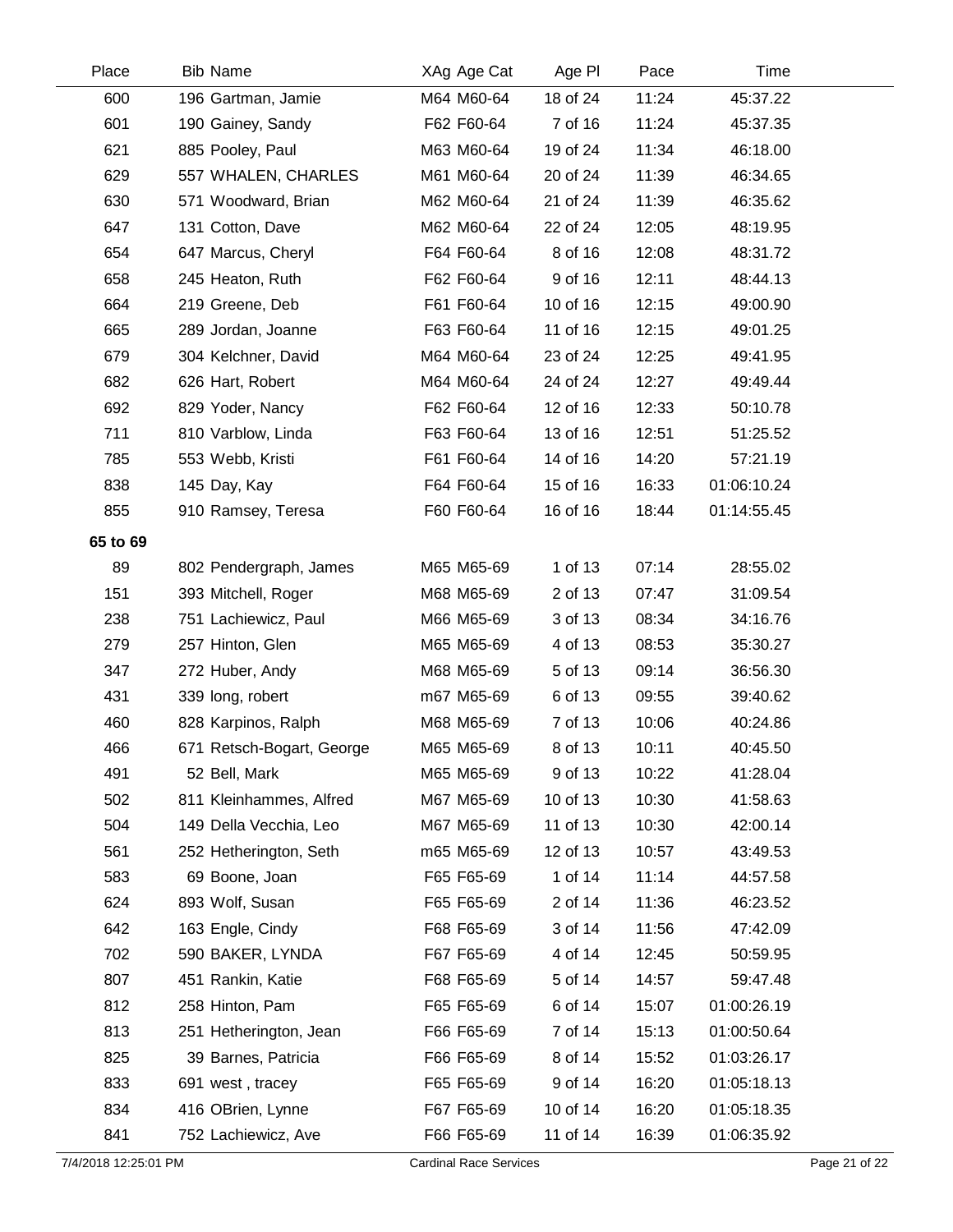| Place    | <b>Bib Name</b>        | XAg Age Cat | Age PI     | Pace  | Time        |  |  |
|----------|------------------------|-------------|------------|-------|-------------|--|--|
| 845      | 463 Rose, Cindy        | F67 F65-69  | 12 of 14   | 17:03 | 01:08:13.22 |  |  |
| 848      | 76 Bright, Gini        | F67 F65-69  | 13 of 14   | 17:09 | 01:08:36.18 |  |  |
| 852      | 499 SLAVINSKY, FRAN    | F66 F65-69  | 14 of 14   | 18:27 | 01:13:47.91 |  |  |
| 854      | 497 SLAVINSKY, BILL    | M68 M65-69  | 13 of 13   | 18:29 | 01:13:55.12 |  |  |
| 70 to 74 |                        |             |            |       |             |  |  |
| 208      | 690 Weinberg, Richard  | M71 M70-74  | $1$ of $6$ | 08:15 | 33:00.75    |  |  |
| 312      | 223 Griffin, Tom       | M73 M70-74  | $2$ of $6$ | 09:03 | 36:10.75    |  |  |
| 369      | 637 Keefer, Joe        | M71 M70-74  | 3 of 6     | 09:26 | 37:43.22    |  |  |
| 409      | 639 Kohrman, Richard   | M70 M70-74  | 4 of 6     | 09:45 | 39:01.09    |  |  |
| 575      | 494 Skrzynia, Cecile   | F70 F70-74  | $1$ of $3$ | 11:11 | 44:42.88    |  |  |
| 667      | 785 Brubaker, Randall  | M73 M70-74  | 5 of 6     | 12:19 | 49:16.89    |  |  |
| 713      | 127 Conolly, Rory      | M70 M70-74  | 6 of 6     | 12:59 | 51:57.54    |  |  |
| 794      | 243 Haywood, Marion    | F71 F70-74  | $2$ of $3$ | 14:38 | 58:33.04    |  |  |
| 828      | 507 Spang, Barb        | F70 F70-74  | 3 of 3     | 16:09 | 01:04:35.57 |  |  |
| 75 to 79 |                        |             |            |       |             |  |  |
| 525      | 515 Surh, Jerry        | M79 M75-99  | 1 of $4$   | 10:40 | 42:40.03    |  |  |
| 659      | 400 Morgan, Kevin      | M75 M75-99  | $2$ of $4$ | 12:12 | 48:47.54    |  |  |
| 80 to 84 |                        |             |            |       |             |  |  |
| 671      | 869 Powers, Bill       | M83 M75-99  | 3 of 4     | 12:20 | 49:21.61    |  |  |
| 767      | 321 Lauterborn, Robert | M82 M75-99  | 4 of 4     | 13:41 | 54:42.63    |  |  |
| 839      | 51 Bell, Gerald        | F80 F75-99  | 1 of 1     | 16:36 | 01:06:22.58 |  |  |
|          | <b>Total Race: 860</b> |             |            |       |             |  |  |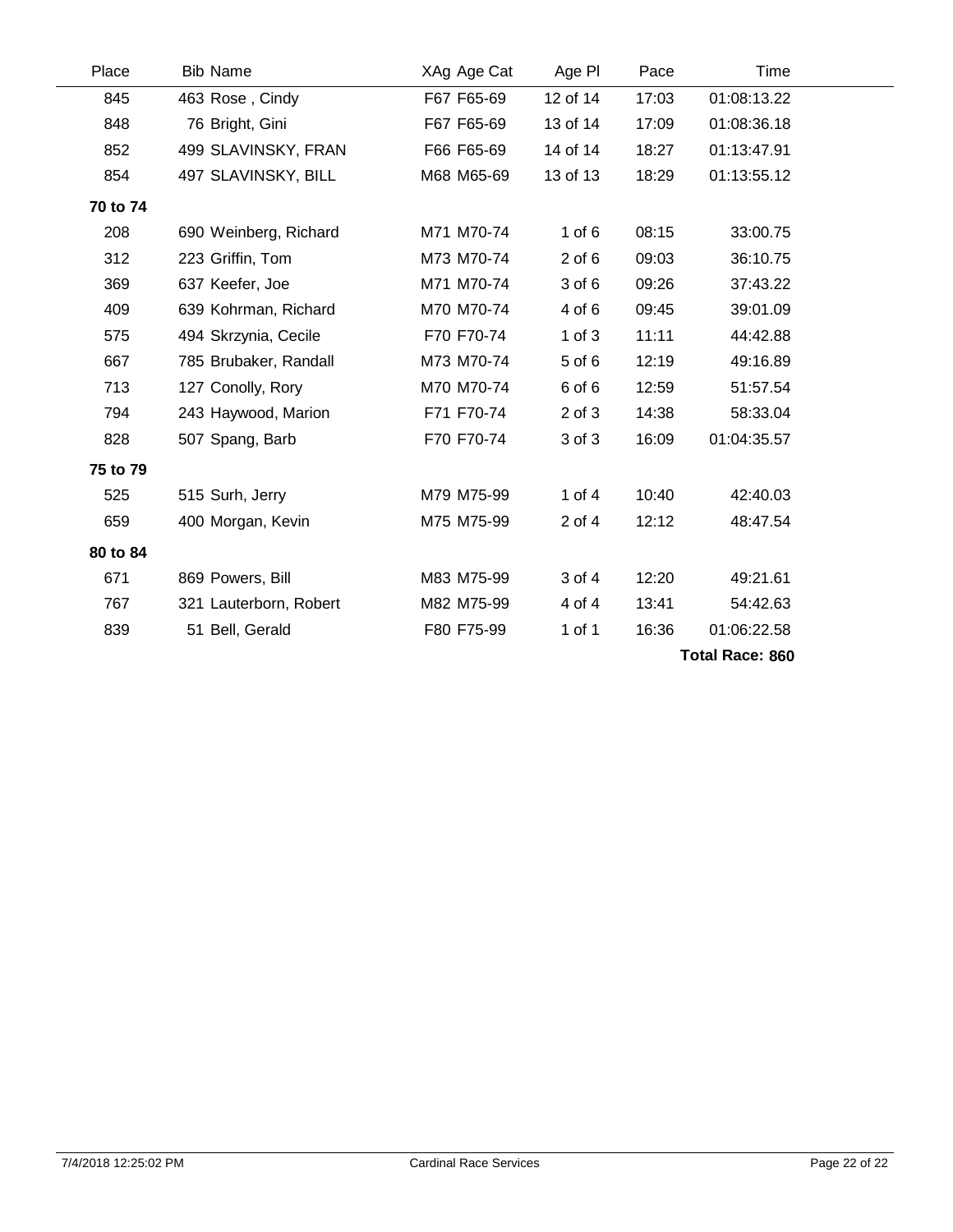## **Four on the Fourth 2018 7/4/2018 Road Race Results Report - Results By Special Categories**

| Place Name                    | XAg Age Cat | Age PI   | Pace  | Time        |         |
|-------------------------------|-------------|----------|-------|-------------|---------|
| Run                           |             |          |       | Total: 43   | 100.00% |
| <b>Clydesdale/Athena</b>      |             |          |       |             |         |
| <b>Athena</b>                 |             |          |       | Total: 29   |         |
| F                             |             |          |       |             |         |
| 310 Wessell, Laura            | F50 F50-54  | 9 of 42  | 09:02 | 36:07.15    |         |
| 492 Yentel, Jennifer          | F45 F45-49  | 26 of 64 | 10:22 | 41:28.33    |         |
| 549 Adelson, Jill             | F38 F35-39  | 37 of 66 | 10:51 | 43:23.67    |         |
| 597 Coleman, Cristi           | F46 F45-49  | 40 of 64 | 11:22 | 45:29.97    |         |
| 619 Scronce, Gabrielle        | F34 F30-34  | 39 of 62 | 11:34 | 46:16.42    |         |
| 622 McCurry, Alice            | F35 F35-39  | 44 of 66 | 11:35 | 46:18.14    |         |
| 651 Erlien, Janna             | F38 F35-39  | 47 of 66 | 12:08 | 48:30.19    |         |
| 663 Whitehill, Sarah          | F30 F30-34  | 44 of 62 | 12:15 | 48:58.91    |         |
| 684 Pedraza, Elizabeth        | F34 F30-34  | 47 of 62 | 12:29 | 49:54.94    |         |
| 697 hansley, susie            | f48 F45-49  | 42 of 64 | 12:39 | 50:37.85    |         |
| 724 Glen, Christina           | F28 F25-29  | 60 of 68 | 13:04 | 52:17.98    |         |
| 725 Bucurel, Heather          | F34 F30-34  | 48 of 62 | 13:05 | 52:18.48    |         |
| 734 Fields, Debra             | F55 F55-59  | 29 of 42 | 13:10 | 52:39.71    |         |
| 737 Andruejol, Eva-marie      | F29 F25-29  | 62 of 68 | 13:12 | 52:46.75    |         |
| 763 Plambeck, Mary Ann        | F52 F50-54  | 34 of 42 | 13:38 | 54:31.01    |         |
| 784 Seider, Danielle          | F39 F35-39  | 57 of 66 | 14:20 | 57:19.06    |         |
| 789 Hines, Allanah            | F35 F35-39  | 58 of 66 | 14:30 | 57:58.83    |         |
| 798 French, Sally             | F48 F45-49  | 57 of 64 | 14:42 | 58:47.16    |         |
| 815 Joyce, Lisa               | F39 F35-39  | 61 of 66 | 15:14 | 01:00:54.71 |         |
| 818 kohout, Melissa           | F52 F50-54  | 38 of 42 | 15:21 | 01:01:22.95 |         |
| 824 Pollock, Kelly            | F46 F45-49  | 59 of 64 | 15:49 | 01:03:14.21 |         |
| 843 Wertley-Rotenberry, Julia | F47 F45-49  | 61 of 64 | 16:51 | 01:07:23.60 |         |
| 844 Mcbarnette, Camilla       | F59 F55-59  | 41 of 42 | 16:57 | 01:07:47.72 |         |
| 845 Rose, Cindy               | F67 F65-69  | 12 of 14 | 17:03 | 01:08:13.22 |         |
| 846 Pynaker, Nicole           | F36 F35-39  | 64 of 66 | 17:09 | 01:08:34.83 |         |
| 847 selinger, rachel          | F37 F35-39  | 65 of 66 | 17:09 | 01:08:34.94 |         |
| 851 Hicks, Freda              | F45 F45-49  | 62 of 64 | 18:15 | 01:12:58.79 |         |
| 856 Columbos, Marilyn         | F51 F50-54  | 41 of 42 | 18:44 | 01:14:55.87 |         |
| 858 Hamilton, Deanna          | F54 F50-54  | 42 of 42 | 19:20 | 01:17:20.85 |         |
| Clydesdale                    |             |          |       | Total: 14   |         |
| M                             |             |          |       |             |         |
| 168 Hess, John                | M41 M40-44  | 17 of 47 | 08:00 | 32:01.53    |         |
|                               |             |          |       |             |         |